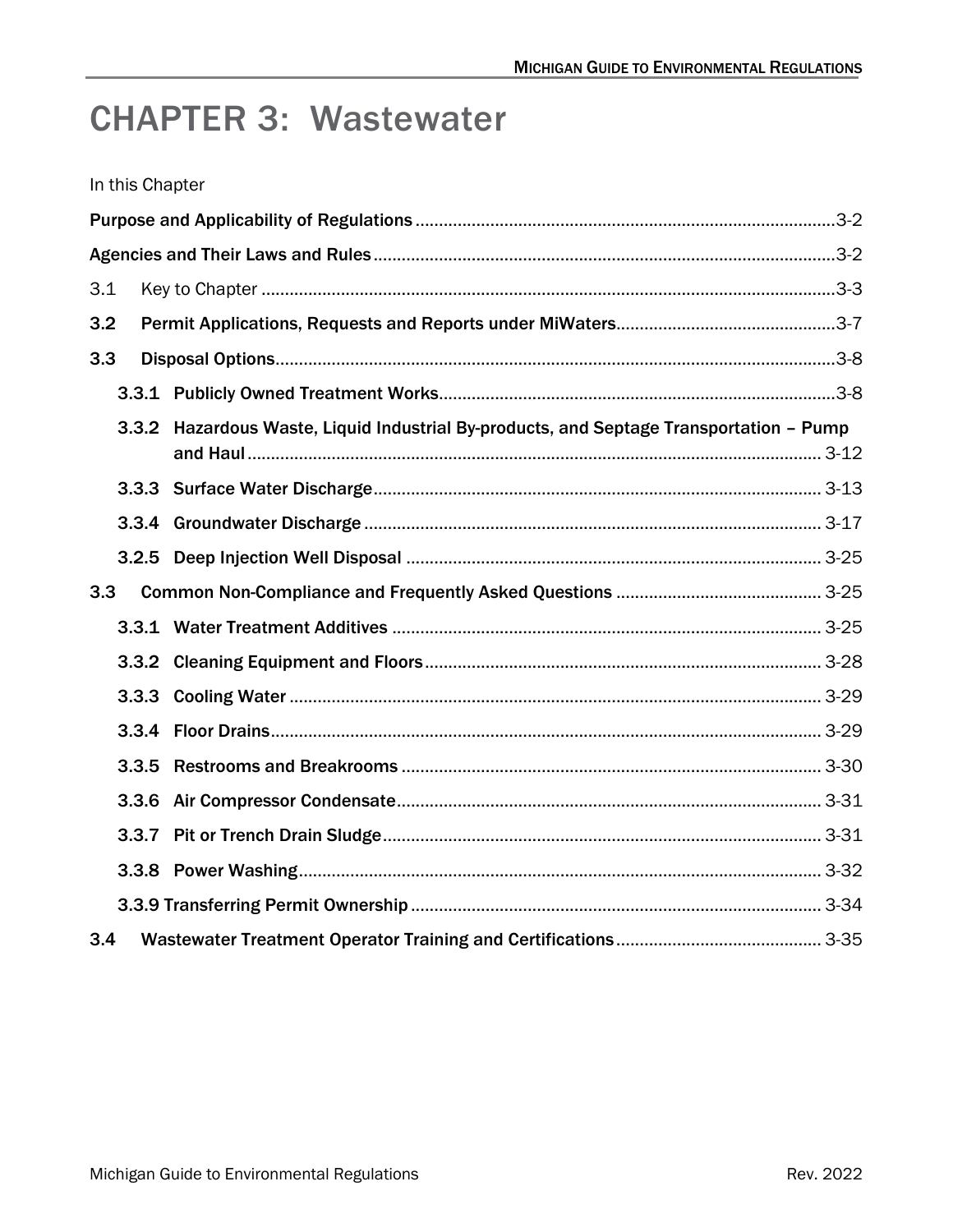

# <span id="page-1-0"></span>PURPOSE AND APPLICABILITY OF REGULATIONS

Many manufacturers generate wastewater that must be discharged or treated in accordance with local, state, and/or federal requirements. Chapter 3 discusses wastewater disposal options, permitting, and operator training requirements. This chapter also identifies wastewater regulatory agencies and common non-compliance issues.

# <span id="page-1-1"></span>AGENCIES AND THEIR LAWS AND RULES

The Department of Environment, Great Lakes, and Energy (EGLE) has several roles related to wastewater discharges. EGLE regulates discharges of wastewater, including stormwater for some communities, to surface waters of the state through the [National Pollutant Discharge Elimination](https://www.michigan.gov/egle/about/organization/water-resources/npdes)  [System](https://www.michigan.gov/egle/about/organization/water-resources/npdes) (NPDES) permit program. The NPDES permit program was delegated to Michigan from the U. S. Environmental Protection Agency (U.S. EPA). The U.S. EPA has jurisdiction to enforce federal regulations under the Clean Water Act and has an oversight role for state delegated programs, including the NPDES permit program. State statutes that provide the basis for the NPDES program in Michigan: [Part 31](http://www.legislature.mi.gov/(S(c4cskky11kal3eno0gyktgtb))/mileg.aspx?page=getObject&objectName=mcl-451-1994-II-1-31) (Water Resources Protection) and [Part 41](https://www.michigan.gov/egle/about/organization/Water-Resources/wastewater-construction) (Sewerage Systems) of the Natural Resources and Environmental Protection Act, Public Act 451 of 1994, as amended (Act 451), and the NPDES permitting discharge rules. Therefore, EGLE is the primary contact for manufacturers, construction site owners/developers, and municipalities in relation to NPDES permits. Through NPDES permits, EGLE regulates discharges from publicly owned treatment works (POTWs) into state waters, and reviews local ordinances for compliance with statewide industrial pretreatment standards. While wastewater discharges that are sent to POTWs are regulated by local agencies through local ordinances and permits, EGLE has the authority to enforce the local industrial pretreatment standards.

EGLE also implements a state permit program regulating industrial and commercial wastewater [discharges to groundwater](https://www.michigan.gov/egle/about/organization/Water-Resources/groundwater-discharge). These discharges to groundwater are regulated pursuant to Part 31 and Part 41 of Act 451 and their rules. Local entities may have additional requirements regulated and enforced by the POTW and/or building and zoning ordinances.

EGLE's [Onsite Wastewater Program](https://www.michigan.gov/egle/about/organization/drinking-water-and-environmental-health/onsite-wastewater-management) oversees the discharge and permitting of sanitary wastewaters to on-site septic systems. This program is administered in coordination with local health departments who permit and inspect on-site sanitary wastewaters systems. On-site sanitary wastewater systems permitted under this program are only designed to handle sanitary wastewater from bathrooms, kitchens, and laundry devices. Some communities may have local ordinance requirements in addition to the state regulations implemented by the local authorities.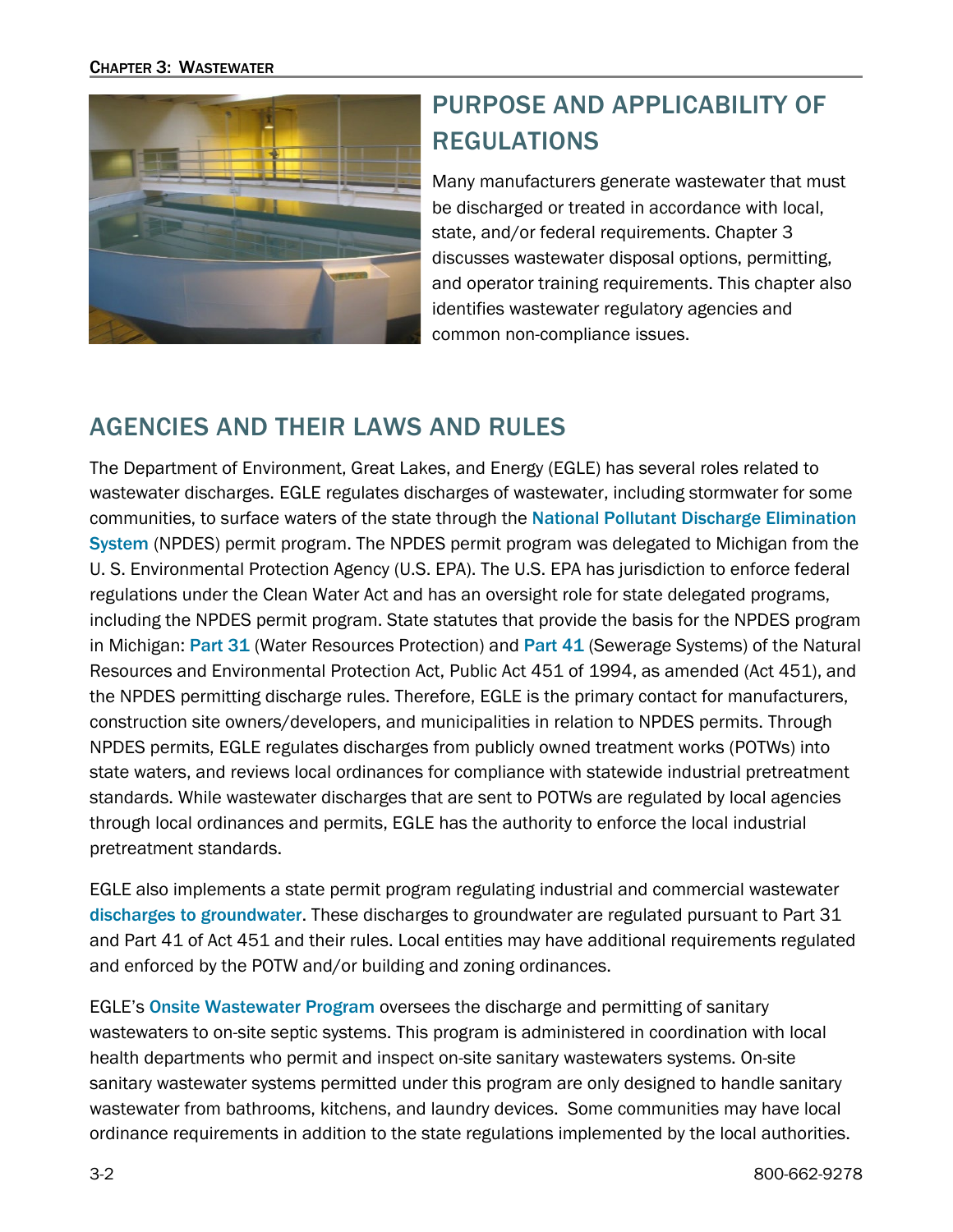EGLE's [Septage Program](https://www.michigan.gov/egle/about/organization/drinking-water-and-environmental-health/septage) also regulates the transportation and land application of domestic septage removed from on-site sanitary wastewaters systems under [Part 117](http://www.legislature.mi.gov/(S(azzwknkecvtdt1iniw1n2uzt))/documents/mcl/pdf/mcl-451-1994-ii-3-117.pdf) (Septage Waste Servicers) of Act 451.

EGLE's Hazardous Waste Program oversees the management of waste, wastewaters, and sludges that must be accumulated, stored, transported, treated, and disposed if they:

- are not permitted for discharge to the POTW.
- are permitted for discharge to the POTW but are managed (accumulated and handled) prior to disposal to the POTW.
- are not permitted for discharge to surface water or groundwater via a discharge permit issued by EGLE, WRD pursuant to Part 31.
- are not generated from an on-site wastewater system and subject to the [Part 117](http://www.legislature.mi.gov/(S(azzwknkecvtdt1iniw1n2uzt))/documents/mcl/pdf/mcl-451-1994-ii-3-117.pdf) handling requirements.

All non-households must evaluate the characteristics, composition and, in some cases, the amount of the waste before they can determine the management standards that apply to their handling and disposal. Most wastes are subject to [Part 121](http://www.legislature.mi.gov/(S(bg445xwtqnfm4qau0lijpsub))/documents/mcl/pdf/mcl-451-1994-II-3-121.pdf) (Liquid Industrial By-products) of Act 451, Part [111](http://www.legislature.mi.gov/(S(caxvkf0v02ge1eje45wyfz1y))/mileg.aspx?page=getObject&objectName=mcl-451-1994-II-3-111) (Hazardous Waste Management) of Act 451 and the [Part 111 rules](https://www.michigan.gov/-/media/Project/Websites/egle/Documents/Laws-Rules/MMD/Part111Rules.pdf), or [Part 115](http://www.legislature.mi.gov/(S(o3odfnnvvfmwgrdrkqz0qadv))/mileg.aspx?page=getObject&objectName=mcl-451-1994-II-3-115)  (Solid Waste Management) and the [Part 115 rules](http://dmbinternet.state.mi.us/DMB/orrdocs/AdminCode/1485_2014-146EQ_AdminCode.pdf). Some wastes, such as [medical waste](https://www.michigan.gov/egle/about/organization/materials-management/medical-waste-regulatory-program), [radioactive waste](https://www.michigan.gov/egle/about/organization/materials-management/radiological/low-level-radioactive-waste), and polychlorinated biphenyl ([PCB\) wastes,](http://www3.epa.gov/epawaste/hazard/tsd/pcbs/index.htm) have additional requirements. Transportation of hazardous waste and liquid industrial by-products by public roadway is also regulated by EGLE under the Hazardous Materials Transportation Act, Public [Act 138](http://www.legislature.mi.gov/(S(0gznlgjchhtjcszka542qy1i))/documents/mcl/pdf/mcl-act-138-of-1998.pdf) of 1998, as amended, which is discussed in greater detail in Chapter 4.

See [Chapters 2](https://www.michigan.gov/egle/-/media/Project/Websites/egle/Documents/Regulatory-Assistance/Guidebooks/MI-Guide-to-Environmental-Regulations/MI-Guide-Environmental-Regulations-Ch2-Waste.pdf) and [4](https://www.michigan.gov/egle/-/media/Project/Websites/egle/Documents/Regulatory-Assistance/Guidebooks/MI-Guide-to-Environmental-Regulations/MI-Guide-Environmental-Regulations-Ch4-Transport.pdf) of this guide to learn more about waste regulations and whether your wastewater is subject to waste management requirements as a hazardous waste or liquid industrial by-product.

# <span id="page-2-0"></span>3.1 KEY TO CHAPTER

The following key is to help identify which portions of Chapter 3 may apply to your facility. Questions in the key coincide with numbers in the flow chart. Start at Number 1 and work your way through the key and corresponding numbered questions. Your path through the key identifies the Sections of Chapter 3 that apply to your wastewater discharges.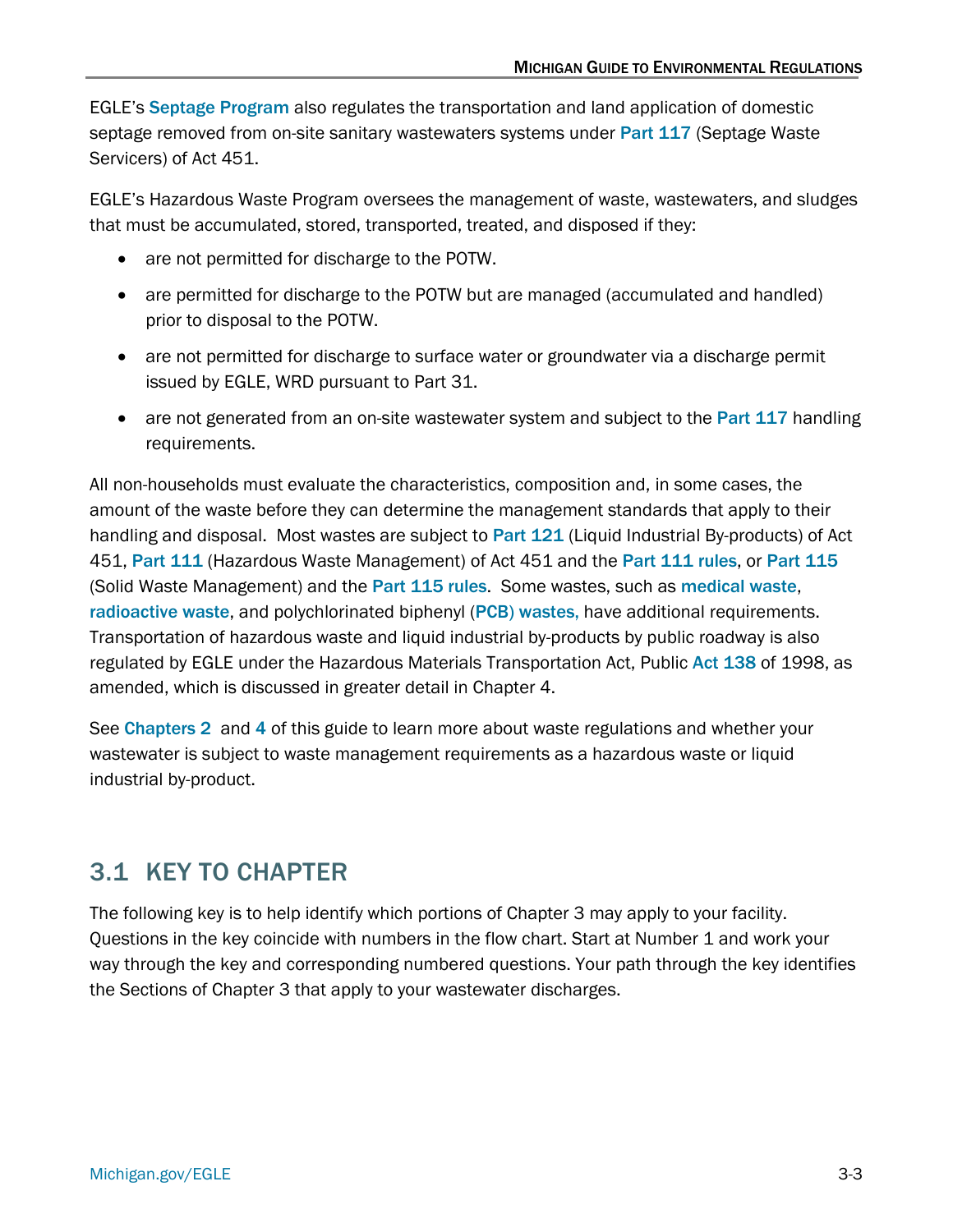

#### 1. Do you discharge any liquids or wastewater from your facility?

"Wastewater" is liquid waste that results from industrial and commercial processes and municipal operations, including liquid or water-carried process waste, cooling and condensing waters, and sanitary sewage. "Waste" means any waste, wastewater, waste effluent, or pollutant, including any of the following: dredged spoil, solid waste, incinerator residue, sewage, garbage, sewage sludge, munitions, chemical wastes, biological materials, radioactive materials, heat, wrecked or discarded equipment, rock, sand, cellar dirt, industrial, municipal, and agricultural waste. Wastewater includes storm water that comes into contact with industrial activities or materials, or which runs off an urbanized area or a construction site that disturbs one acre or more.

If your answer is yes, then go to  $#2$  and continue the key for each discharge.

<span id="page-3-0"></span>If your answer is no, this chapter does not apply to you at this time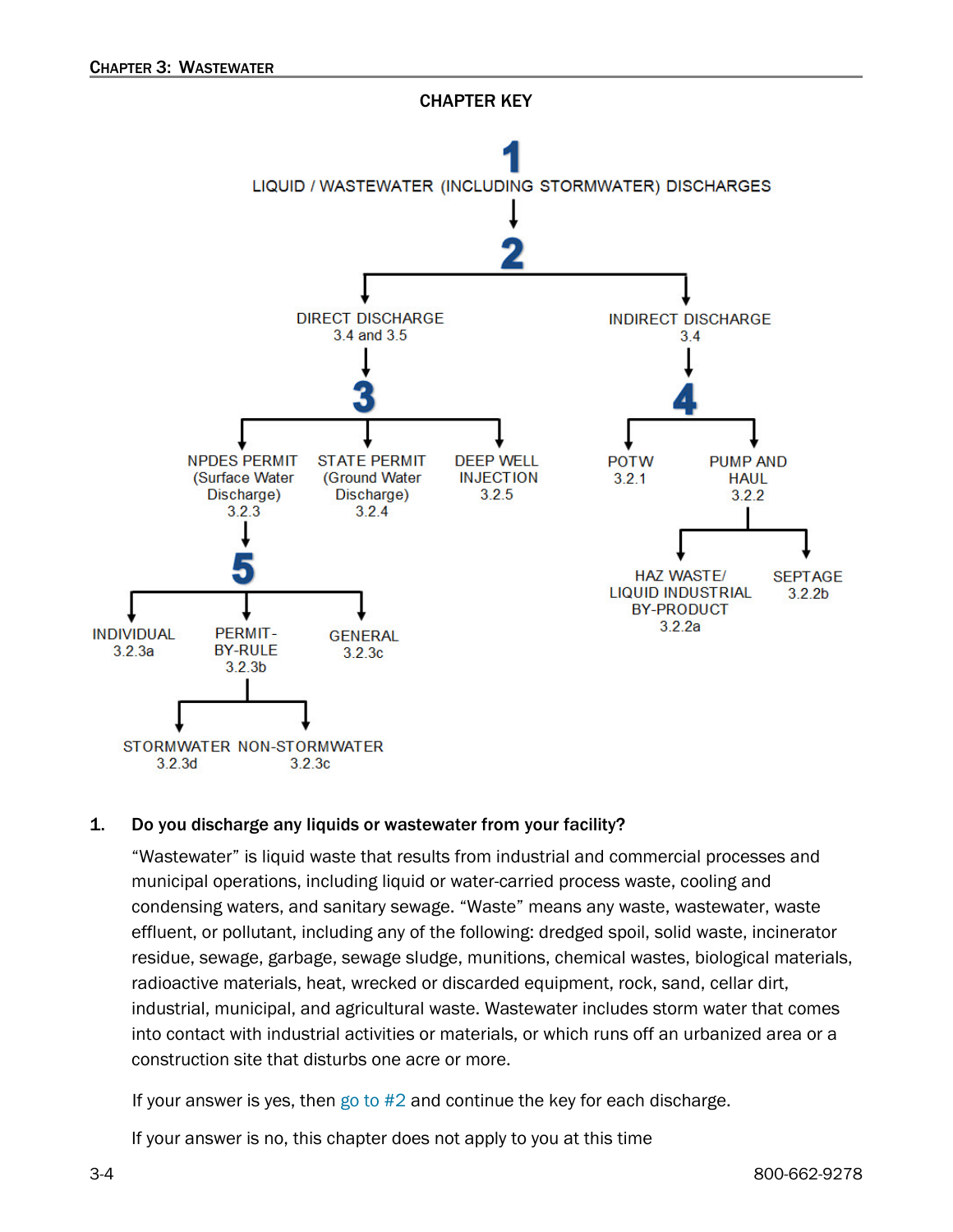### 2. Is the discharge direct or indirect to waters of the state?

For the purposes of this key, an "indirect" discharge is wastewater that is treated by a publicly owned treatment works (POTW) before it is discharged to waters of the state. Whereas a "direct" discharge goes directly into waters of the state (groundwater, streams, lakes, rivers, etc.) without treatment from a POTW via a storm sewer system (picture below), a ditch, or other conveyance.

When a sewer system is called "combined" it means that the sewers were designed to carry both storm water and non-storm water (i.e., sanitary and non-domestic source wastewater) to the POTW for treatment. If you are unsure whether your storm sewer system is combined, contact the municipality that owns and operates your system (usually a city or township).

You may have both a direct and an indirect discharge. If you have a direct discharge, go to #3. If you have an indirect discharge, go to #4.



If you own and operate your own wastewater treatment system that discharges to the environment, go to [#3;](#page-4-0) if you own and operate a wastewater treatment system that discharges to a POTW, go to #4.

### <span id="page-4-0"></span>3. Does your wastewater discharge into surface waters, groundwaters or injected deep into the ground?

All direct dischargers (to surface water, to groundwater including deep injection wells) are required to have an operator certified by the State. See Chapter 3.4 "Wastewater Treatment Operator Training and Certifications."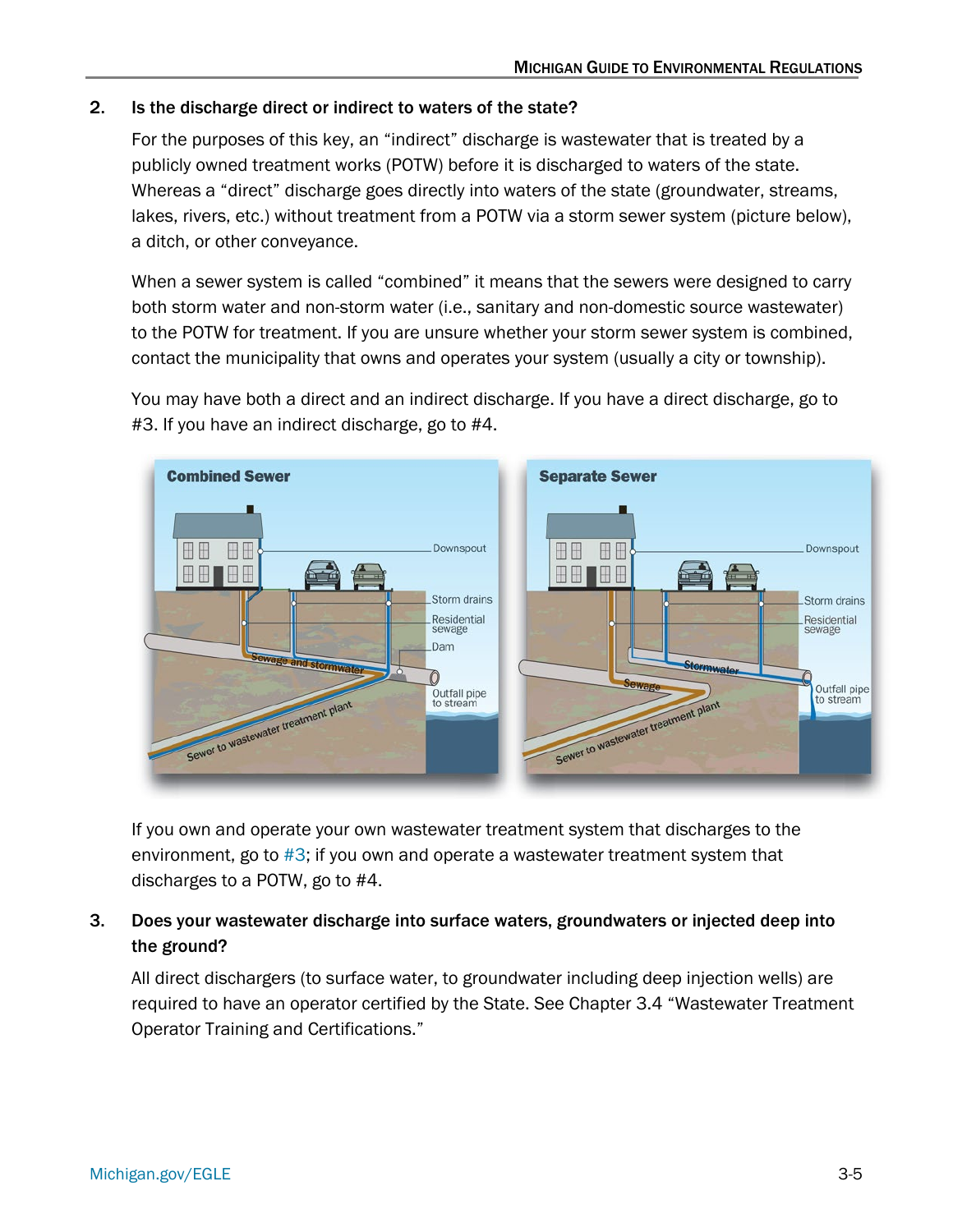"Surface waters of the state" includes all of the following: the Great Lakes and connecting waters, all inland lakes, rivers, streams, impoundments, open drains, and other surface bodies of water within the confines of the state but does not include drainage ways and ponds used solely for wastewater conveyance, treatment, or control. Regulated discharges include wastewater discharges from discernible, confined, and discrete conveyances, including from a pipe, ditch, channel, tunnel, conduit, well, discrete fissure, container, concentrated animal feeding operation, or vessel or other floating craft.

If you have a surface water discharge, such as through a storm sewer system, [go to #5.](#page-5-0) 

If you discharge on to land and the water goes into the ground, see [Chapter 3.2.4](#page-16-0) "Groundwater Permit."

If you inject wastewater (e.g., reverse osmosis reject, brine, or greywater) to a deep injection well, see [Chapter 3.2.5 "Deep Injection Wells."](#page-24-0)

4. Do you send your wastewater for treatment to a POTW, either through a sewer system or collecting and hauling it (pump and haul)?

Any discharge to a publicly owned treatment works other than or in addition to sanitary sewage (water-carried wastes from toilet, kitchen, laundry, bathing, or other facilities that are used for household purposes) is nondomestic wastewater. If you discharge to a POTW, [see](#page-7-1)  [Chapter 3.2.1 "Publicly Owned Treatment Works"](#page-7-1) and [3.2.1.a "Industrial Pretreatment](#page-8-0)  [Program \(IPP\).](#page-8-0)"

If your wastewater is not discharged to a POTW through a sewer system but rather collected and transported to a POTW, see [Chapter 3.2.2 "Hazardous Waste](#page-11-0) and Liquid Industrial By-Product [Transportation."](#page-11-0)

### <span id="page-5-0"></span>5. If your facility discharges wastewater to surface waters of the state, you are required to obtain a NPDES permit from EGLE.

There are three categories of NPDES permit coverage; an individual permit, a "permit by rule" and a Certificate of Coverage (COC) issued under a general permit. Individual NPDES permits are site specific. The industrial stormwater permit is an example of a general permit; it is not facility specific. In order to obtain coverage under the general permit, facilities must obtain a facility specific COC. See [Chapter 3.2.3 "Surface Water Discharge.](#page-12-0)"

Storm water (rain and snow-melt runoff and drainage) is regulated when associated with certain industrial, municipal, and construction activities. NPDES industrial storm water permit coverage is probably required if you discharge into a separate (non-combined) storm sewer system or directly into surface water (see [Chapter 3.2.3.d\)](#page-14-0). Also, construction activities that disturb more than one acre and discharge storm water to surface waters of the state are required to comply with the NPDES storm water permit by rule. The term construction includes clearing, grading, and excavating activities. It does not include the practices of clearing, plowing, tilling soil, and harvesting for the purpose of crop production.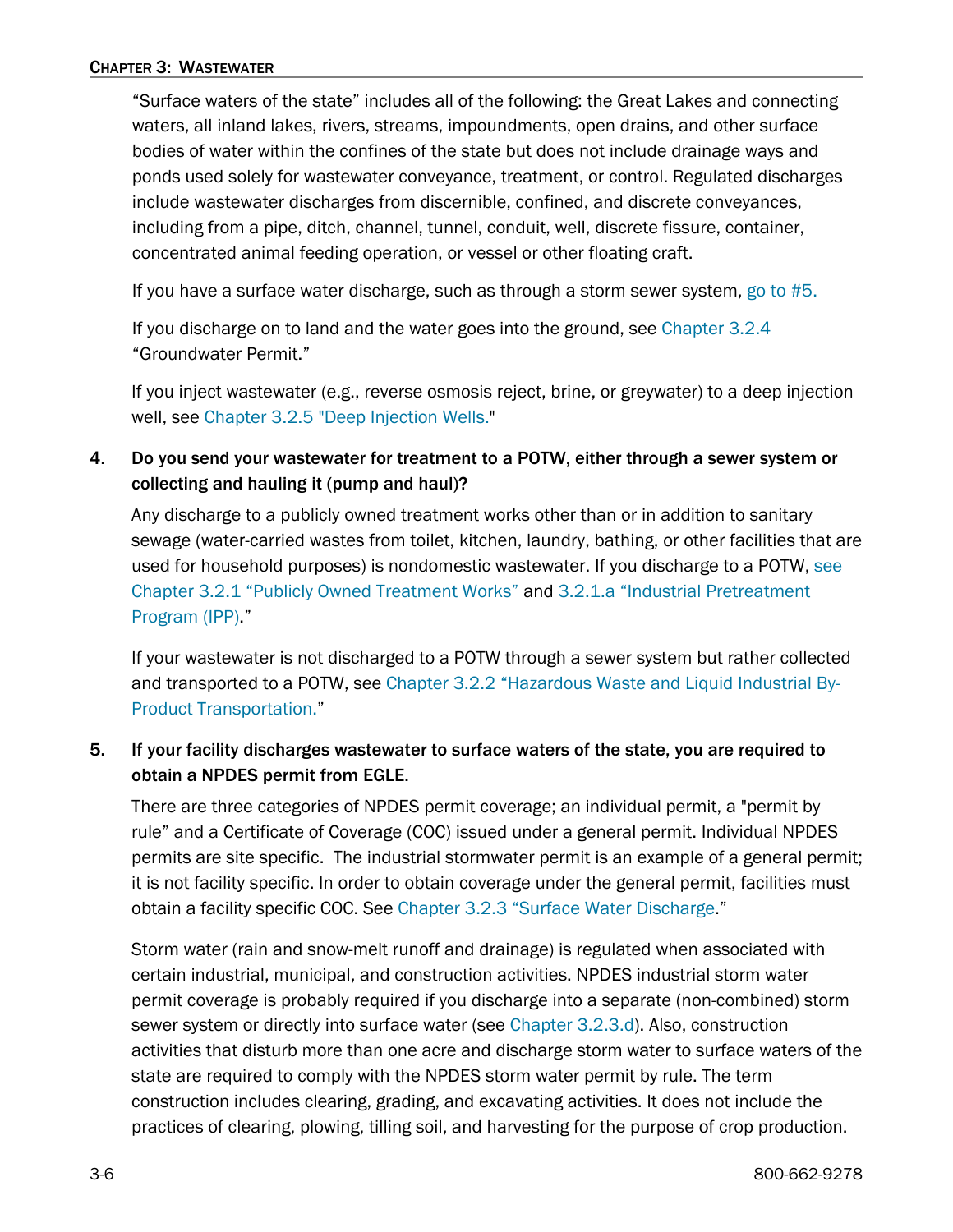Some common discharge violations and frequently asked questions can be found in [Chapter 3.3,](#page-24-1) namely:

- Air Compressor Condensate
- Cleaning Equipment and Floors
- Cooling Water
- Floor Drains
- Restrooms and Breakrooms
- Pit or Trench Drain Sludge
- Power Washing
- Water Treatment Additives
- Programs that help fund the upgrade of wastewater treatment systems
- Transferring ownership for an NPDES or groundwater wastewater discharge permit

# <span id="page-6-0"></span>3.1.1 PERMIT APPLICATIONS, REQUESTS AND REPORTS UNDER MIWATERS

[MiWaters](https://www.michigan.gov/egle/maps-data/miwaters) is EGLE's web-based permitting and compliance database. The system consolidates over 25 water-related applications and databases into a single online tool where permittees and permit applicants submit and retrieve all of their information. Permit applications related to water programs under this chapter and Chapter 8 are submitted electronically through MiWaters.

In addition to an electronic permitting process, MiWaters is the interface for federal electronic reporting, and it expands online access to public information. The focus of MiWaters is permitting and compliance, including NPDES, storm water, groundwater discharge, aquatic nuisance control, Part 41 (sanitary sewer) construction, and land and water interface permits such as wetlands, lakes, streams, floodplains, Great Lakes, dunes, and more. It will also include electronic reporting of untreated or partially treated sanitary wastewater.

To learn about how to file permit applications, reports, and requests in MiWaters, go to the online guidance at [Michigan.gov/miwaters](http://www.michigan.gov/miwaters). You may also enter the MiWaters system directly at and sign up as a user at [miwaters.deq.state.mi.us](https://miwaters.deq.state.mi.us/).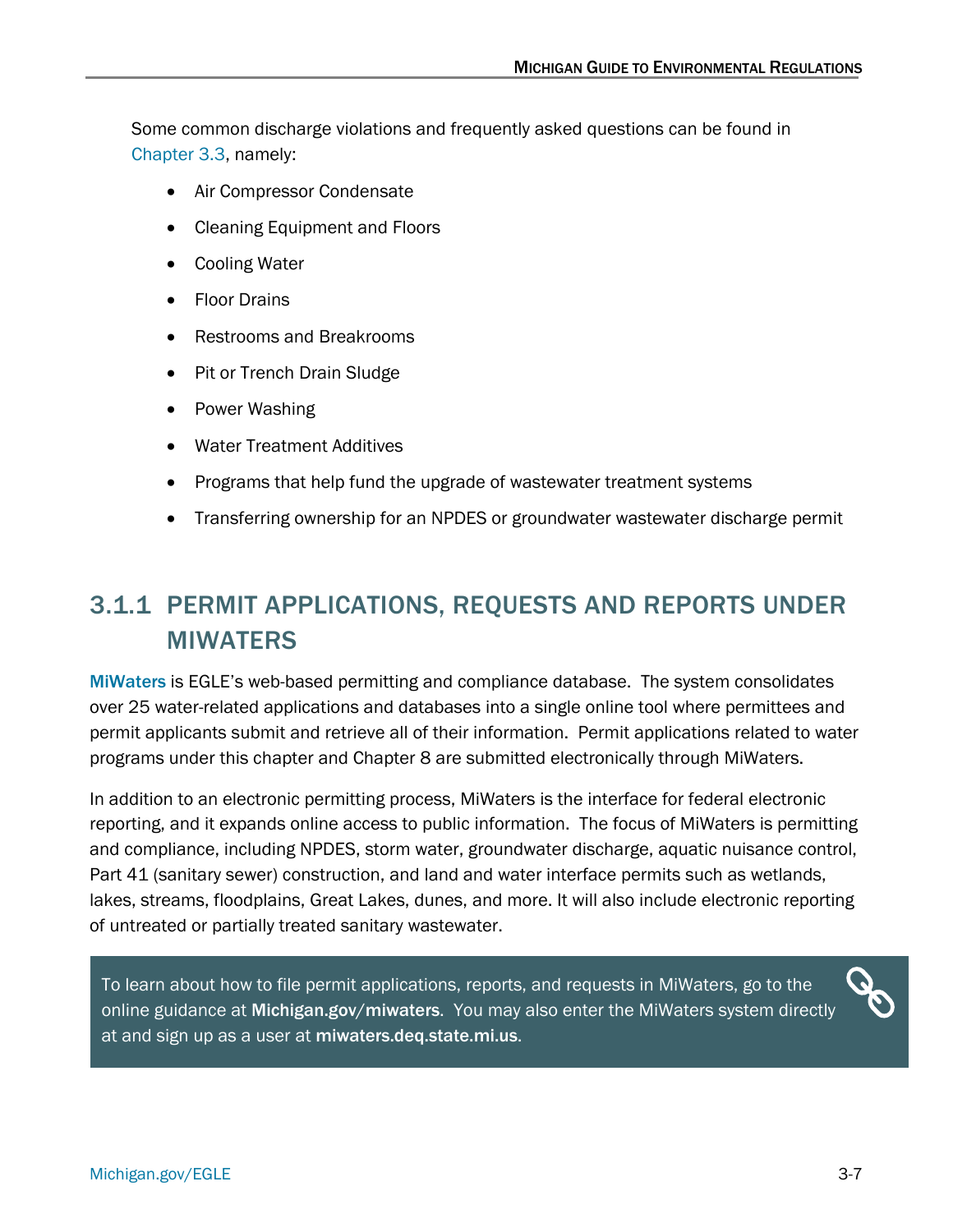Below is a list of some of the functions and features that MiWaters provides:

- Electronic submittal of permit applications.
- The Electronic Environmental Discharge Monitoring Reporting (e-DMR) system is replaced with a more sophisticated system that will provide additional validation and feedback to permittees and help detect and prevent errors prior to submittal.
- Electronic submittal of all permit-required reports and materials.
- Those with a MiWaters account can manage permissions, deciding who can view, edit, and submit applications or submittals.
- POTWs can manage biosolids application sites online. Requests may be submitted through MiWaters with notification sent upon approval.
- Near real-time notifications, to the permittee, of any violations determined by the system or by staff, providing permittees with an early "heads up" and opportunity to correct problems.
- Anyone can search the system for over 600,000 sites in Michigan with EGLE permits and permit applications – active and inactive.

# <span id="page-7-0"></span>3.2 DISPOSAL OPTIONS

Your disposal options depend on the type of wastewater your business generates and the location of your company. These options include:

- Publicly owned treatment works (POTWs), also known as municipal wastewater treatment plants.
- Permitted and registered hazardous waste or liquid industrial by-product transporters (for wastewaters without permitted onsite POTW, NPDES, or groundwater discharge options).
- Surface water discharge (includes direct discharges to a river, stream, drain, storm sewer, or ditch).
- Groundwater discharge (includes seepage lagoons, septic tank/tile field systems, irrigation systems, and application of oil field brine for ice or dust control).

# <span id="page-7-1"></span>3.2.1 PUBLICLY OWNED TREATMENT WORKS

Wastewater discharges to a Part 31 permitted POTW are regulated by the local municipality or sewer authority. The discharge from a POTW is regulated by EGLE. There are variations in the design and operation of POTWs that determine the capabilities of the plant to accept and treat certain wastes. Contact your local sewer authority for a copy of the local sewer use and pretreatment ordinances to determine if your waste can be accepted by its facility. Also, review with your local sewer authority any requirements for discharge such as monitoring, record keeping, sampling, and whether industrial pretreatment regulations apply.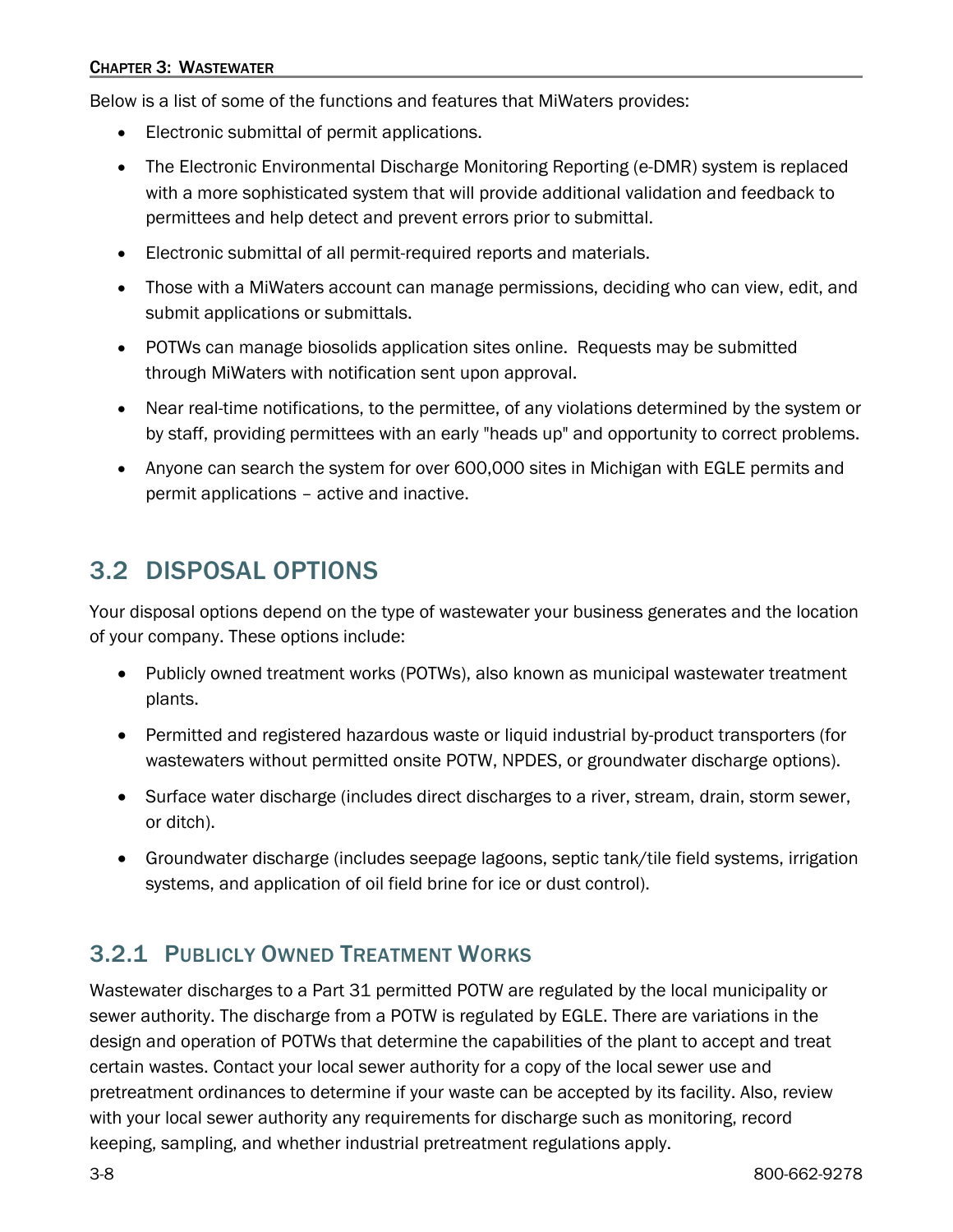Most POTWs require businesses to be connected to their system for sanitary wastewater treatment and disposal. If you are constructing a new building, you will need to obtain a local permit to hook up to the POTW. Sanitary wastewater discharged directly to the POTW does not generally require pretreatment.

Many POTWs will accept some types and quantities of wastewater from non-domestic sources, including commercial, industrial and contaminated storm water, with prior approval. Discharges of some wastes to the POTW are prohibited in any amount. This includes ignitable wastes that create an explosion hazard and [hazardous waste pharmaceuticals.](https://www.michigan.gov/opioids/nel/panel-news/news/new-national-rules-for-healthcare-governing-pharmaceutical-disposal-start-august-21-2019) Some substances like per- and polyfluorinated substances (PFAS) and pharmaceuticals, are not well suited for sanitary sewer disposal because they pass through typical wastewater treatment systems and enter our rivers and lakes.

In general, a POTW (under the local sewer authority) will require an application be completed to request permission to discharge. POTW staff will review the application and notify you if the waste can or cannot be discharged. In some cases, wastewater must be pretreated before it can be discharged to the sewer. A POTW accepting nondomestic wastewater may be required to develop an industrial pretreatment program (IPP) in order to accept your waste if they do not already have one. The IPP is discussed in more detail in Chapter 3.2.1.a.

If the POTW cannot accept your wastewater, then investigate disposal options through the Liquid Industrial By-product or Hazardous Waste transporter programs (see Chapters 3.2.2, 2.3 and 2.4). You may also want to explore pollution prevention approaches [\(see Chapter 12\)](https://www.michigan.gov/egle/-/media/Project/Websites/egle/Documents/Regulatory-Assistance/Guidebooks/MI-Guide-to-Environmental-Regulations/MI-Guide-Environmental-Regulations-Ch12-Sustainability.pdf).

### <span id="page-8-0"></span>3.2.1a Industrial Pretreatment Program (IPP)

A permit or authorization from the local sewer authority may need to be obtained to discharge nondomestic wastewater to a POTW. The POTW may also determine pretreatment requirements tailored specifically to each wastewater discharge.

The purpose of the pretreatment regulations is to prevent discharge of pollutants to the POTW that would:

- Interfere with the operation of the treatment plant.
- Pass through the plant untreated.
- Create problems with disposal of sludge from the treatment plant.



Foam at a treatment plant because of industrial discharge.

- Cause health and safety problems for treatment plant workers.
- Damage or cause blockage to the sewer system.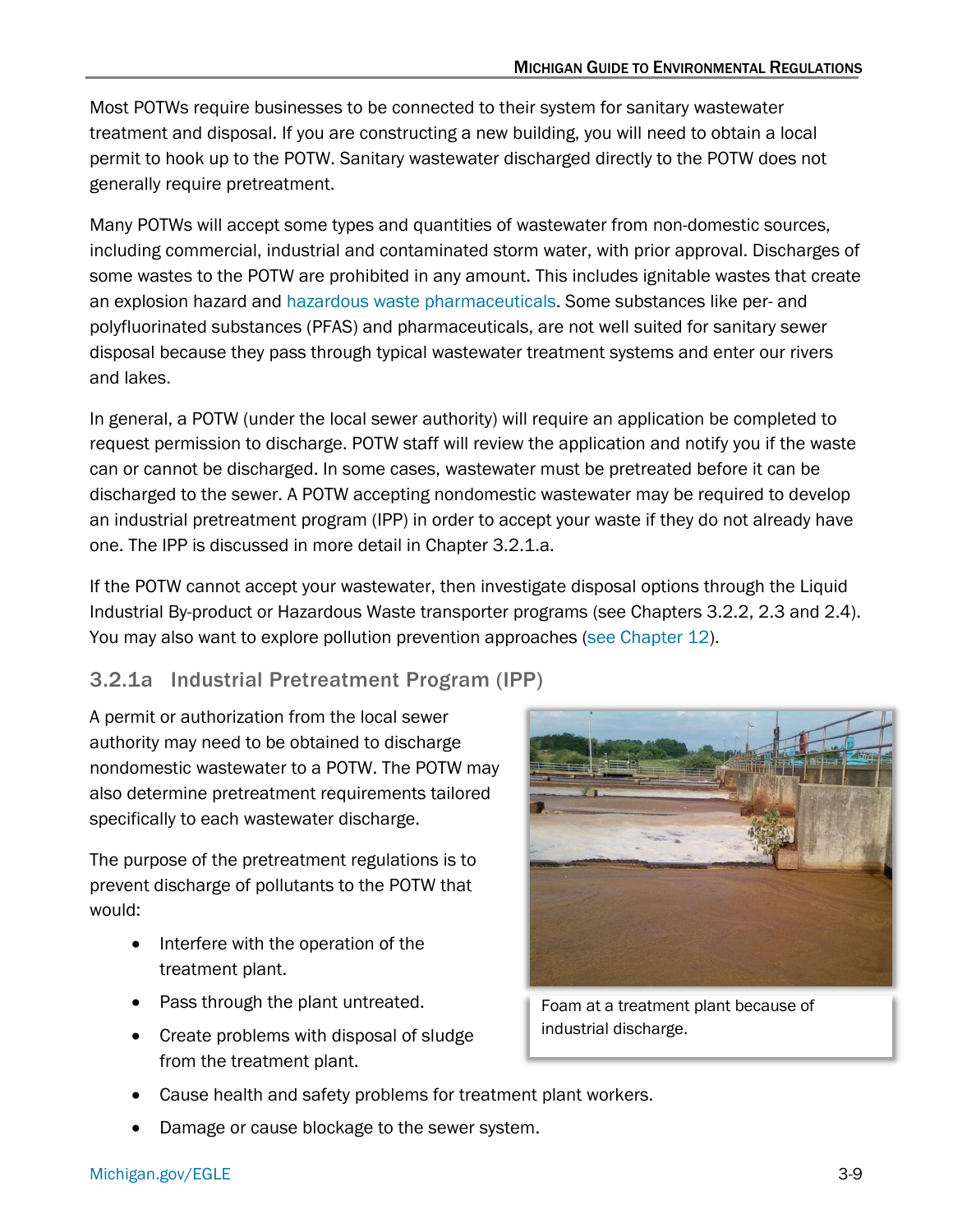#### CHAPTER 3: WASTEWATER

Pretreatment standards fall into the following three categories:

- 1. Categorical standards are the requirements that apply to specific categories of industry. The U.S. EPA has developed these standards.
- 2. Individual requirements based on specific industrial or commercial activities. They are affected by the treatment capabilities and capacity of the POTW. The local sewer authority will specify these requirements.
- 3. General requirements apply to all facilities discharging to a POTW. This includes complying with the POTWs' pretreatment requirements. It also includes prohibitions against discharging certain pollutants to the POTW, along with reporting and record keeping requirements.

### General Prohibitions:

You cannot discharge any of the following into a POTW:

- Pollutants that cause pass-through or interfere with the POTW.
- Pollutants that create a fire or explosion hazard in the POTW.
- Pollutants that corrode sewer conveyance or the POTW (specifically any wastewater with a pH less than 5).



- Solid or viscous pollutants that could interfere with wastewater flow.
- Pollutants that result in toxic gases, vapors, or fumes within the POTW at levels that may cause worker safety or health problems.
- Any trucked or hauled pollutants except POTW approved wastes at discharge points designated by the local sewer authority.

#### Reporting and Record Keeping:

The local sewer authority must know what is being discharged to its treatment system by every industrial or commercial user on the system. The sewer authority also needs to know about any spills or other problems flowing toward the treatment plant via the sewer. You must notify the POTW immediately of any discharge or release, including "slug loading," that could cause problems at the plant. A slug loading is defined as 1) any relatively large release of a pollutant that you might ordinarily release in smaller quantities, or 2) a release of a chemical you aren't permitted to discharge. You must notify the sewer authority in advance of any substantial change in the amount or type of pollutants in your discharge.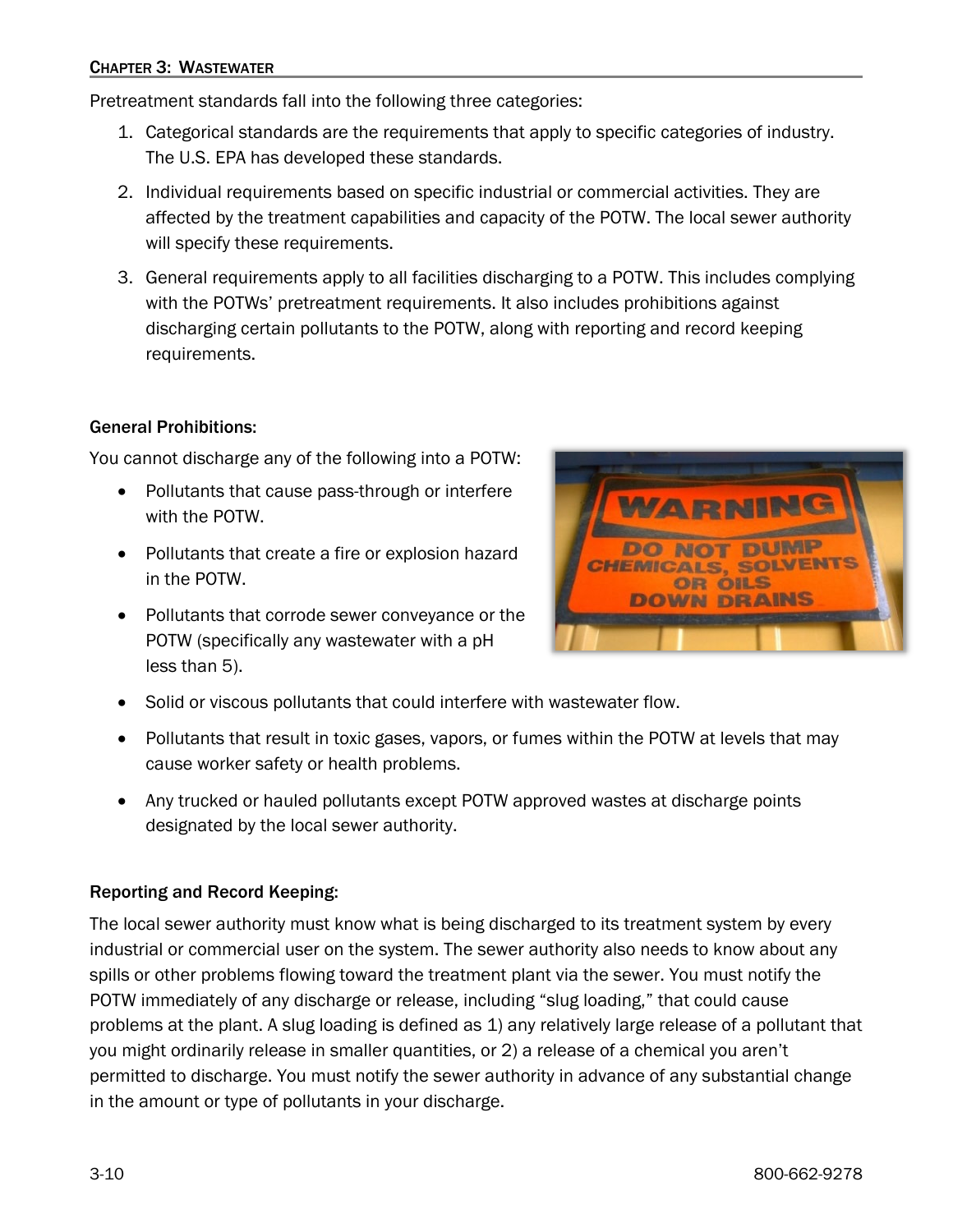If you are required to sample your wastewater, you must report results and keep records on all the sampling information. Records for all samples must include:

- The date, exact place, method, time of, and name(s) of person(s) taking the samples.
- The dates analyses were performed.
- The laboratory that performed the analyses.
- The analytical techniques or methods used, including detection limit.
- The results of the analyses.

Results of required sampling must be reported to the sewer authority. The report must include a certification statement and authorized signature of a company representative.

Records of any additional monitoring must also be kept when you use test methods found in Title 40, Part 136 of the Code of Federal Regulations (40 CFR 136), even if the local sewer authority does not require it. All of these records must be kept for a minimum of three years.

### Hazardous Waste Notification:

The U.S. EPA added a provision to the pretreatment standards in 1990 to assure that businesses are not avoiding hazardous waste regulation by discharging hazardous waste directly to the sanitary sewer ([40 CFR 403.12](https://www.gpo.gov/fdsys/pkg/CFR-2017-title40-vol31/pdf/CFR-2017-title40-vol31-sec403-12.pdf)). Prior authorization from the local sewer authority must be received to discharge any substance that would be classified as hazardous waste under the federal Resource Conservation and Recovery Act (RCRA) and Part 111 (Hazardous Waste Management) of Act 451. In addition, the U.S. EPA and EGLE must be notified within 180 days of any discharge of hazardous waste to the POTW.

This includes any waste:

- On the acutely hazardous waste list and any amount that is discharged; or
- Any other type of listed hazardous waste if more than 15 kilograms are discharged in a calendar month.

Refer to Chapter 2 for an explanation of listed and acutely hazardous waste.

If a new substance is added to the RCRA list and your business discharges that substance, the local sewer authority, EGLE, and the U.S. EPA Region 5, should be notified within 90 days of the new listing. Some sewer authorities have written notification forms. If not, then you can submit the required information in a letter. Send the EGLE and U.S. EPA, respectively, to:

EGLE Management & Tracking Unit P.O. Box 30038 Lansing, MI 48909

U.S. EPA Region 5 Waste Management Division 77 West Jackson Boulevard Chicago, IL 60604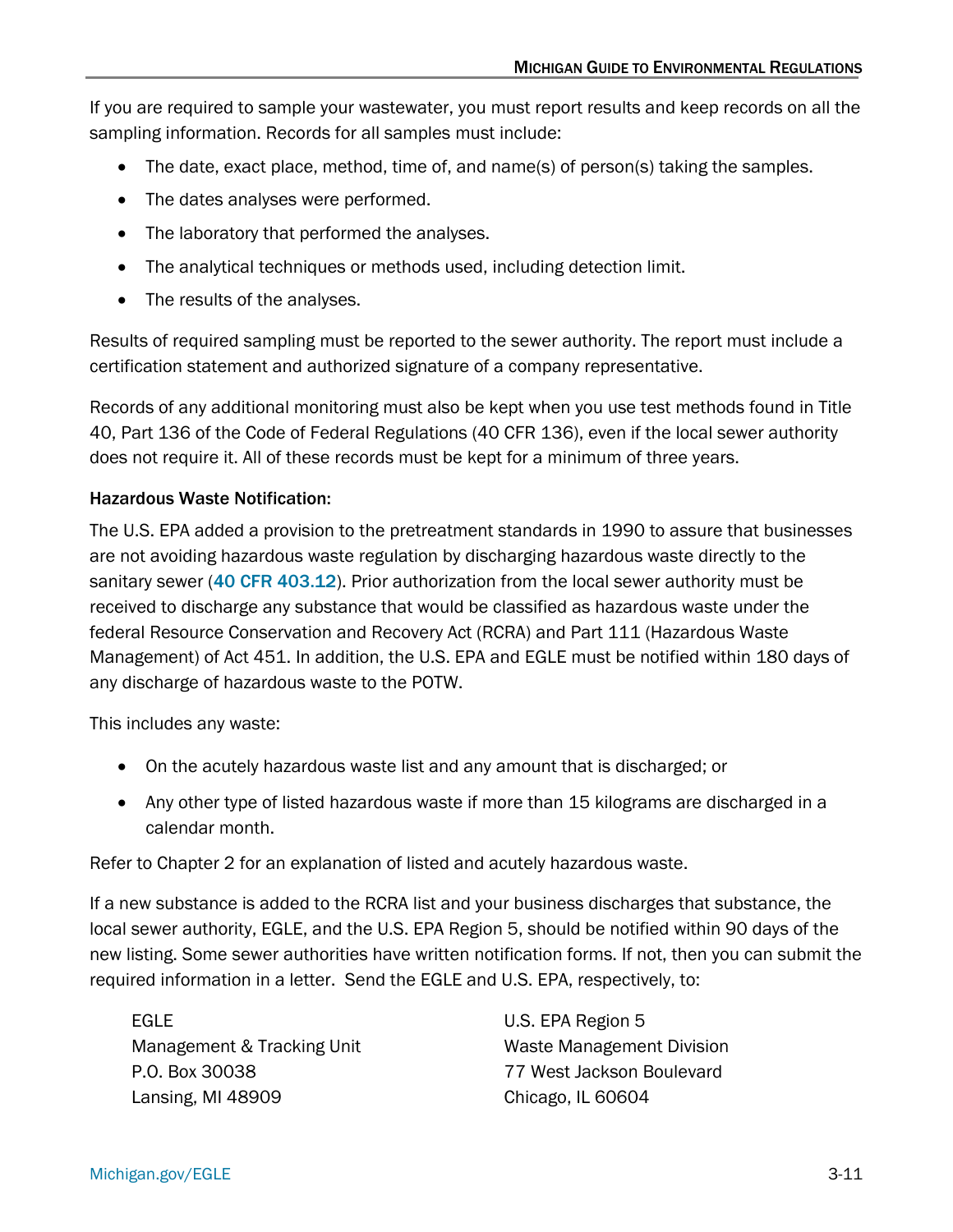### CHAPTER 3: WASTEWATER

The notification must include:

- Company name, address, and U.S. EPA identification number (if one has been issued).
- The name of the hazardous waste as listed in 40 CFR 261.
- The U.S. EPA hazardous waste code number.
- The type of discharge (continuous, batch, other).

If you discharge more than 100 kilograms of hazardous waste per month to the POTW, you must also include the following in the notification:

- The hazardous waste constituents contained in the waste.
- An estimate of the quantity (mass and concentration) of hazardous constituents discharged during that month.
- An estimate of quantity of discharge for the next 12 months.

This notification only has to be submitted once unless the discharge changes. If notification of hazardous waste discharge is required, you must also certify that a program has been developed to reduce the amount and toxicity of the hazardous waste generated to the degree that you are economically able. Discuss these requirements with the local sewer authority.

# <span id="page-11-0"></span>3.2.2 HAZARDOUS WASTE, LIQUID INDUSTRIAL BY-PRODUCTS, AND SEPTAGE TRANSPORTATION – PUMP AND HAUL

Most wastewater, when pumped and hauled for disposal (e.g., not direct piped to a receiving facility nor authorized for on-site disposal via Part 31 discharge permit or permit by rule), are generally subject to hazardous waste, liquid industrial by-product or septage waste regulation. Only if a material is specifically excluded from regulations is it excluded. The following details the transporter permitting, registration and licensing that applies to materials that must be pumped and hauled for recycling or disposal. For additional details, see Chapters 2 and 4 of this guide and the [Receiving Facility Reporting Regulations guide.](https://www.michigan.gov/-/media/Project/Websites/egle/Documents/Programs/MMD/Hazardous-Waste/Receiving-Facility-Reporting-Requirements.pdf)

## 3.2.2a Hazardous Waste and Liquid Industrial By-products Transportation

Wastewater, excluding septage waste, which is not discharged to a POTW nor permitted to be discharged to surface or groundwater, must be transported to a recycling or disposal facility authorized to accept the wastewater. Wastewater subject to hazardous waste regulation must be documented on a [Uniform Hazardous Waste Manifest](https://www.michigan.gov/egle/about/organization/Materials-Management/hazardous-waste/liquid-industrial-byproducts/manifest-information) and transported by an Act 138 permitted and registered [hazardous waste transporter.](https://www.michigan.gov/egle/about/organization/Materials-Management/transportation) If the wastewater is not subject to hazardous waste regulation or septage regulation, a company may haul its own wastewater without a permit and registration from EGLE under Act 138 if it was generated on or by equipment in which the generator held an ownership interest. A company may also hire an Act 138 permitted and registered liquid industrial by-products transporter. The shipment of liquid industrial by-products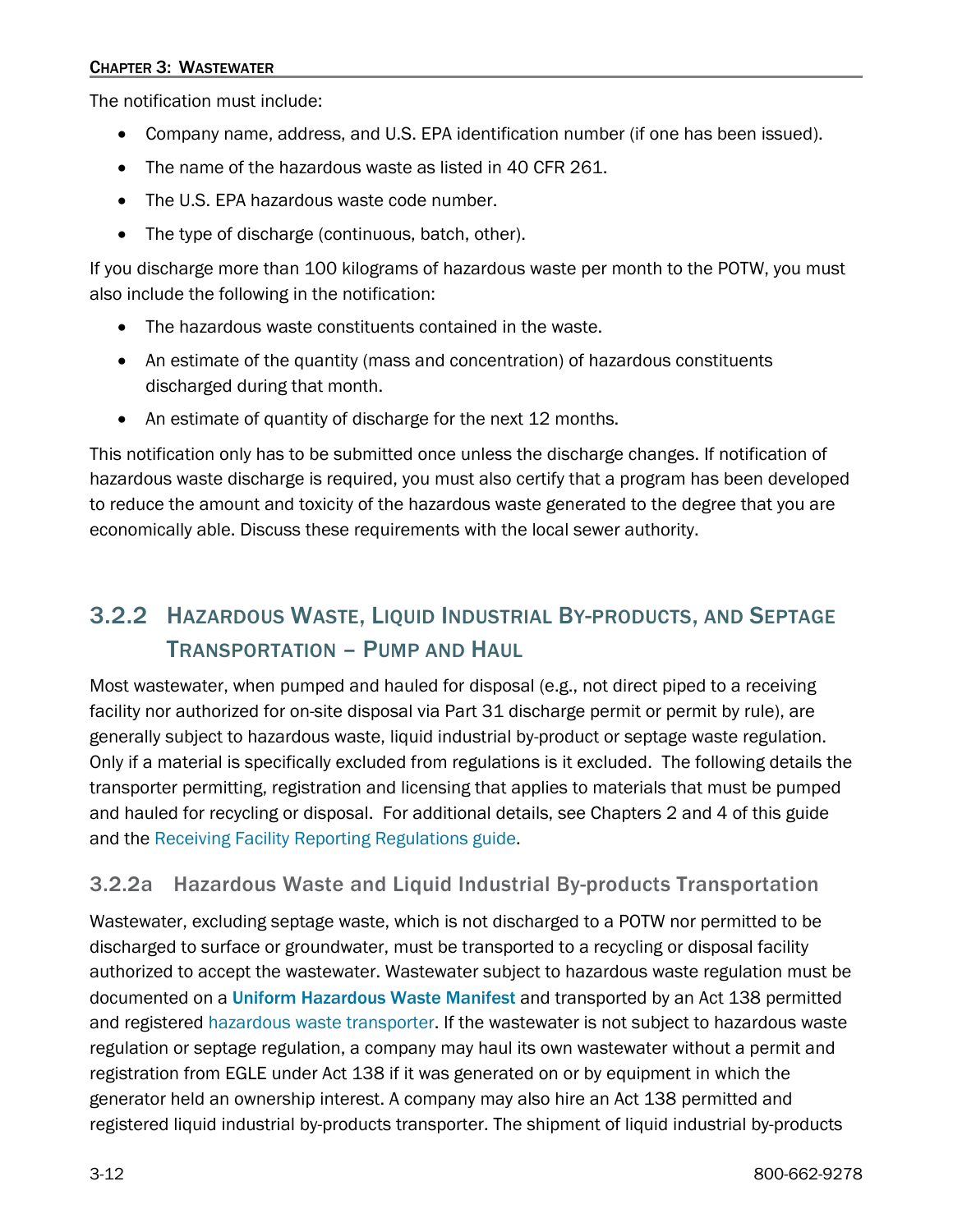can be documented on a Uniform Hazardous Waste Manifest or other shipping record that meets the Part 121 liquid industrial by-products regulations. Se[e Chapters 2.4.4 and 2.4.5](https://www.michigan.gov/egle/-/media/Project/Websites/egle/Documents/Regulatory-Assistance/Guidebooks/MI-Guide-to-Environmental-Regulations/MI-Guide-Environmental-Regulations-Ch2-Waste.pdf#page=63) for details on the specific documentation requirements. See [Chapter 4](https://www.michigan.gov/egle/-/media/Project/Websites/egle/Documents/Regulatory-Assistance/Guidebooks/MI-Guide-to-Environmental-Regulations/MI-Guide-Environmental-Regulations-Ch4-Transport.pdf) for the transporter permitting and registration, or EGLE's [Hazardous Materials Transportation Program](https://www.michigan.gov/egle/about/organization/materials-management/transportation) web page at [Michigan.gov/EGLEwaste](http://www.michigan.gov/deqwaste) (select "Transporters").

### 3.2.2b Septage Transportation

Septage waste must be hauled by licensed septage waste transporters authorized under [Part 117](http://www.legislature.mi.gov/(S(rp0lpmxphrxz52remulhxb5u))/mileg.aspx?page=getobject&objectname=mcl-451-1994-ii-3-117&highlight=). Septage waste haulers seeking to commingle septage waste with liquid industrial by-product generally require dual licensing under both Part 117 and [Act 138](http://www.legislature.mi.gov/(S(fbmmggkve2q0owetcy1msaq5))/mileg.aspx?page=getobject&objectname=mcl-act-138-of-1998&queryid=385247&highlight=) and they are prohibited from land application of materials. However, Part 117 includes an allowance for the blending of grease trap waste with domestic septage to be managed as septage and allowed to be land applied. For more information about septage wastewater, excluding septage waste, which is not discharged to a POTW nor permitted to be discharged to surface or groundwater, must be transported to a recycling or disposal facility authorized to accept the wastewater. Wastewater subject to hazardous waste regulation must be documented on a [Uniform Hazardous Waste Manifest](http://www.michigan.gov/deq/0,4561,7-135-3312-150978--,00.html) and transported by an [Act 138 permitted and registered hazardous waste transporter.](https://www.michigan.gov/egle/about/organization/Materials-Management/transportation) If the wastewater is not subject to hazardous waste regulation or septage regulation, a company may haul its own wastewater without a permit and registration from EGLE under Act 138 if it was generated on or from property or equipment in which he or she owns an interest. A company may also hire an Act 138 permitted and registered liquid industrial by-products transporter. The shipment of liquid industrial by-products can be documented on a Uniform Hazardous Waste Manifest or other shipping record that meets the [Part 121](http://www.legislature.mi.gov/(S(m0vpeleiif4ou4cdtr014io4))/mileg.aspx?page=getObject&objectName=mcl-451-1994-II-3-121) liquid industrial by-products regulations. Se[e Chapters 2.4.4 and 2.4.5](https://www.michigan.gov/egle/-/media/Project/Websites/egle/Documents/Regulatory-Assistance/Guidebooks/MI-Guide-to-Environmental-Regulations/MI-Guide-Environmental-Regulations-Ch2-Waste.pdf#page=63) for details on the specific documentation requirements. See [Chapter 4](https://www.michigan.gov/egle/-/media/Project/Websites/egle/Documents/Regulatory-Assistance/Guidebooks/MI-Guide-to-Environmental-Regulations/MI-Guide-Environmental-Regulations-Ch4-Transport.pdf) for the transporter permitting and registration, or EGLE's [Hazardous Materials](https://www.michigan.gov/egle/about/organization/materials-management/transportation)  [Transportation Program](https://www.michigan.gov/egle/about/organization/materials-management/transportation) web page at [Michigan.gov/EGLEwaste](http://www.michigan.gov/deqwaste) (select "Transporters").

Septage waste must be hauled by licensed septage waste transporters authorized under Part 117. Septage waste haulers seeking to commingle septage waste with liquid industrial by-product generally require dual licensing under both Part 117 and Act 138 and they are prohibited from land application of materials. However, Part 117 includes an allowance for the blending of grease trap waste with domestic septage to be managed as septage and allowed to be land applied. For more information about septage or dual licensing, see the [Septage Program](https://www.michigan.gov/egle/about/organization/drinking-water-and-environmental-health/septage) web page at [Michigan.gov/EGLEseptage](http://www.michigan.gov/egleseptage).

# <span id="page-12-0"></span>3.2.3 SURFACE WATER DISCHARGE

Applications for discharge permits are completed and submitted online through the [MiWaters](https://www.michigan.gov/egle/maps-data/miwaters) system [\(Chapter 3.1.1\)](#page-7-0). Guidance for the system is available at [Michigan.gov/MiWaters](http://www.michigan.gov/miwaters).

### 3.2.3a Individual Permits

An individual NPDES permit is site specific. The limitations and requirements in an individual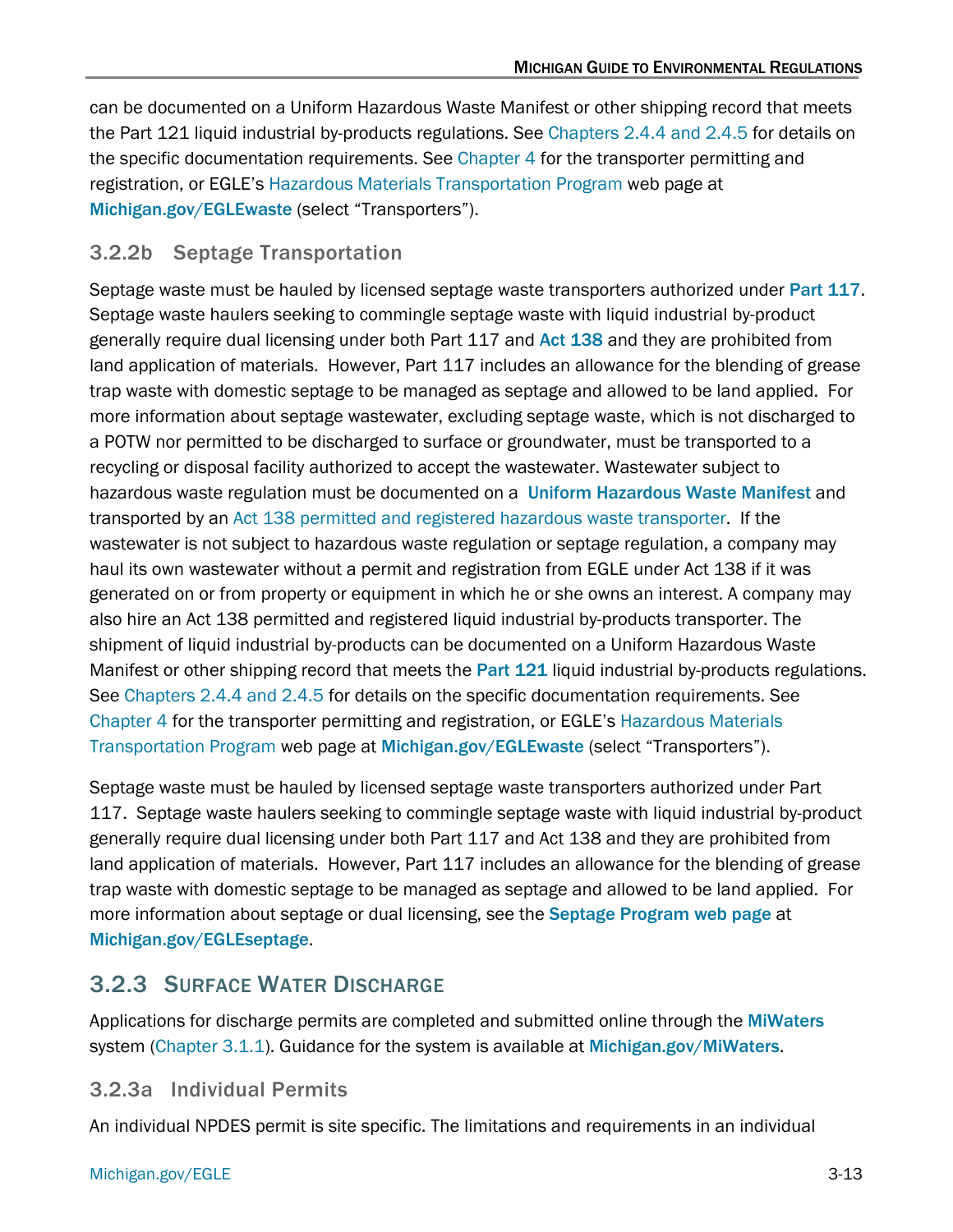permit are based on the permittee's discharge type, the amount of discharge, facility operations (if applicable), and receiving stream characteristics.

# 3.2.3b Permit-by-Rule: Construction Storm Water Runoff

Construction sites of one acre or greater of earth disturbance are covered by a "permit-by-rule." "Permit-by-rule" (Rule) means that permit requirements are stated in an administrative rule formally promulgated by the Water Resource Division. A facility requiring coverage under the Rule must abide by the provisions written in the Rule.

Owners or recorded easement holders of earth change (construction) sites of five acres or more must go through MiWaters [\(Chapter 3.1.1\)](#page-7-0) to submit a form called a **Notice of Coverage** (NOC) to apply for their NPDES permit coverage to discharge stormwater runoff. In order to submit a NOC, the applicant must first obtain permit coverage under a local Soil Erosion and Sedimentation Control (SESC) Program (see Part 91 in Chapter 8). Authorization to discharge stormwater runoff under the Rule is automatically granted upon submittal of a complete NOC and an application fee.

Earth change sites that disturb one to five acres are provided automatic coverage so long as the site has coverage under the local SESC Program. Even though there is no application requirement or permit fee for one- to five-acre sites, construction site owners must comply with the Rule requirements. A site disturbing less than one acre must also follow the Rule if the site is part of a larger common plan of development that exceeds one acre of disturbance, or if it has the potential for adverse impacts on water quality.

The Rule requires an owner of a construction site to provide for weekly inspections of the soil erosion and sedimentation control practices identified in their SESC Permit. In addition, the site shall be inspected after any rain event that causes a discharge from the site. These inspections shall be conducted by a Storm Water Certified Operator and recorded by the Operator in an inspection log. The certification materials and testing to become a Storm Water Certified Operator are available in each of [EGLE's District Offices.](https://www.michigan.gov/egle/contact/district-office-locations)

For more information on Permit-by-Rule, including application materials, certified operator exam training materials and exam schedules, or storm water program contact information, contact any [EGLE's](https://www.michigan.gov/egle/contact/district-office-locations)  [District Office](https://www.michigan.gov/egle/contact/district-office-locations) or go to [Michigan.gov/SoilErosion.](http://www.michigan.gov/soilerosion)



Construction site inspection by a Certified Storm Water Operator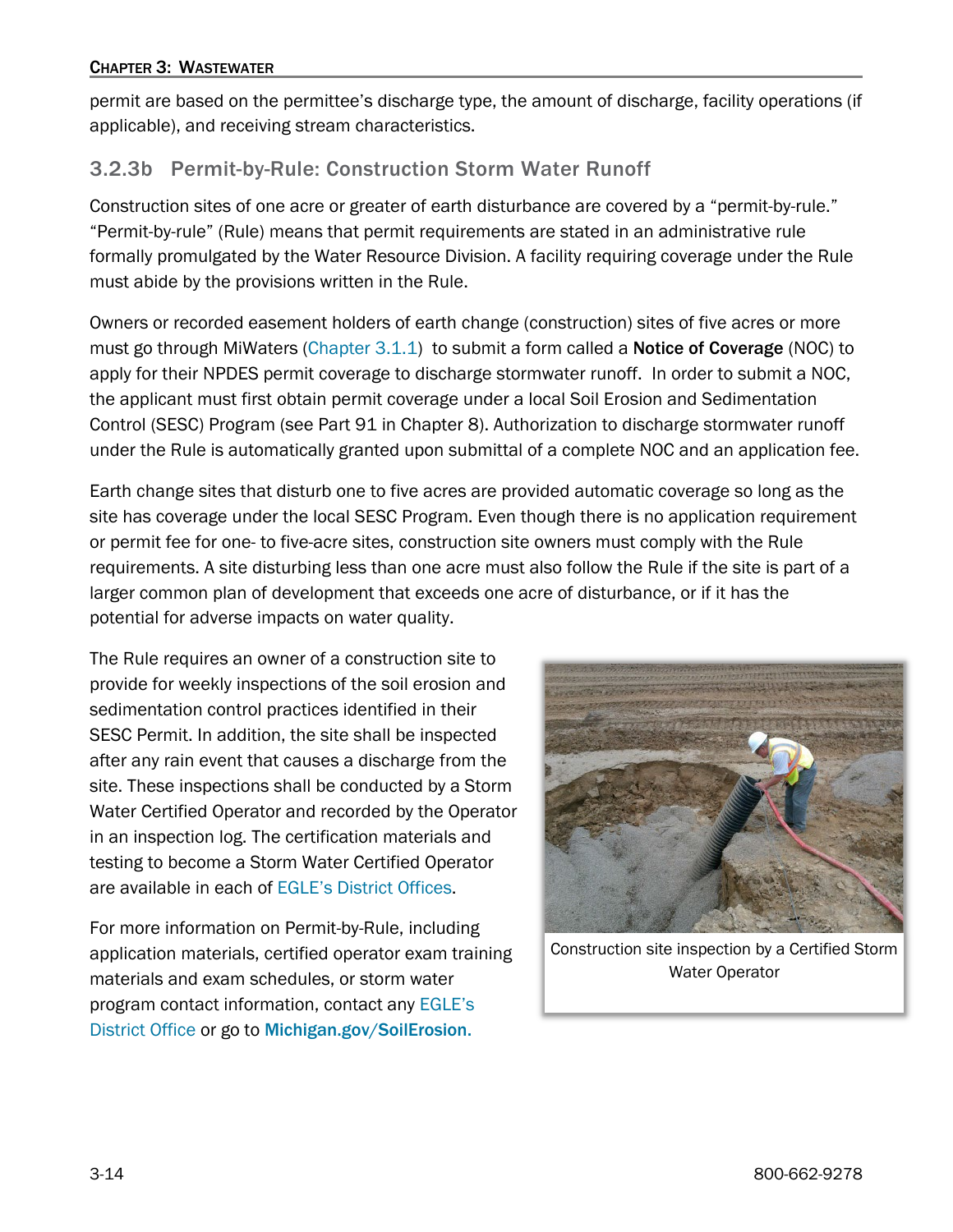## 3.2.3.c General Permits

A general permit may be available to permittees with certain similar operations and/or types of discharge. Coverage under a general permit will only be granted when the general permit conditions provide the needed level of protection for the receiving water. Wastewater discharges at some locations may require an individual permit based upon site-specific concerns. Facilities determined to be eligible for coverage under a general permit receive a *Certificate of Coverage* (COC) from the NPDES Permit Program usually within four to six weeks of submitting a complete application. Some general permits include Storm Water from Industrial Activities (discussed below), Wastewater from Cleanup of Water Contaminated by Gasoline and Related Petroleum Products, Noncontact Cooling Water, and Hydrostatic Pressure Test Water.

### For a full list of general permits, and permit copies, go to [Michigan.gov/EGLENPDES](http://www.michigan.gov/EGLEnpdes) ("General NPDES Permits").

### <span id="page-14-0"></span>3.2.3.d Storm Water from Industrial Activities General Permit

There are two types of general storm water permits available in Michigan: a baseline general permit and a general permit for storm water discharges associated with special-use areas. Facilities may also receive coverage for industrial storm water discharges through a site-specific individual permit.

If your facility's storm water discharges directly to surface waters of the state or to a separate storm sewer system (to help with this determination see [Question 2](#page-3-0) in this Chapter's Key), two steps are required to determine if storm water permit coverage is necessary.

Step one is to determine if the industry is identified in the federal storm water regulations. Standard Industrial Classification (SIC) codes prepared by the federal Office of Management and Budget, or narrative descriptions, are used to identify regulated facilities. SIC codes describe the primary nature of business in which a facility is engaged. In general, the following industrial categories are regulated:

- Manufacturing (SIC 20— through 39—)
- Public Warehousing (SIC 422-)
- Transportation (SIC 40— through 45—)
- Mining (SIC 10— through 14—)
- Open Landfills
- Steam Electric Power Plants
- Recycling Facilities
- Wastewater Treatment
- Hazardous Waste Storage and **Treatment**

You can find your four-digit SIC code in your corporate tax return under Schedule K listed as either "Business Activity Code" or "Manufacturers Identity Code." Or call Michigan's Unemployment Insurance Agency at 800-638-3994 and provide your federal identification number to get your official SIC code. A more complete listing of **[SIC codes](https://www.michigan.gov/-/media/Project/Websites/egle/Documents/Programs/WRD/Storm-Water-Industrial/standard-industrial-classification-codes.pdf)** can be found at [MIchigan.gov/IndustrialStormwater.](http://www.michigan.gov/IndustrialStormwater)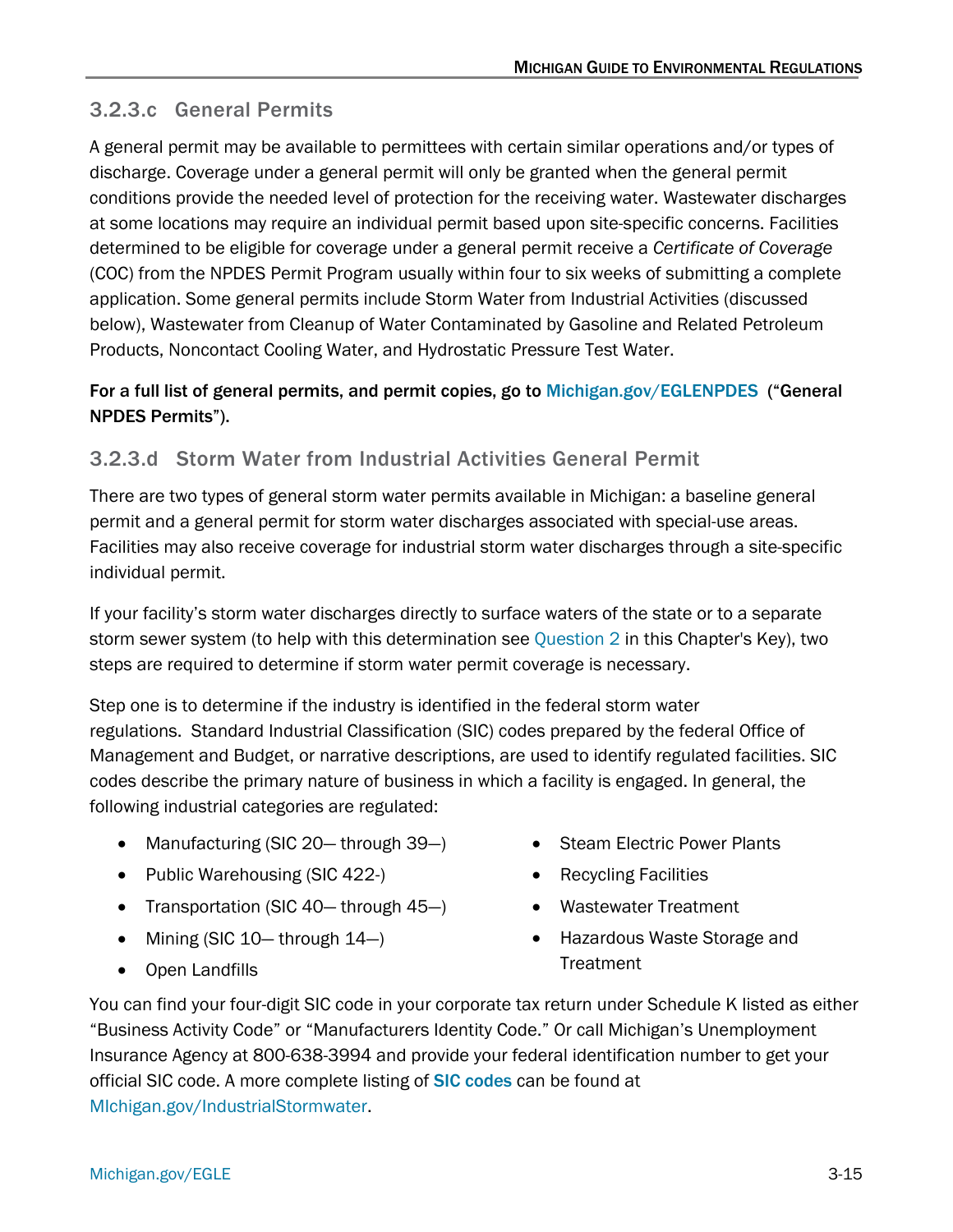#### CHAPTER 3: WASTEWATER

The second step is to determine whether storm water could come into contact with industrial materials or activities at the site. Basically, if you store or transport ANYTHING related to your industrial activity outside without permanent covering (exempting final products manufactured for use outside such as a completed automobile), it can come into contact with storm water and the quality of the storm water runoff could be affected. The term "exposure" is used in the storm water program to indicate the potential for contact between storm water and your industrial materials. This includes outside storage of scrap dumpsters and any raw materials associated with your industrial activity.

If your facility's industrial activity is regulated and storm water from the property discharges to surface waters of the state, then you must either certify that you have no exposure or obtain permit coverage. The action you take will be dependent upon exposure at the site. Guidance as to whether you have exposure can be found on the [Industrial Storm Water Program Web Site](https://www.michigan.gov/egle/about/organization/water-resources/industrial-storm-water). Documents to review include: "[Determining if a Facility is Required to Obtain Permit Coverage](https://www.michigan.gov/egle/-/media/Project/Websites/egle/Documents/Programs/WRD/Storm-Water-Industrial/determining-if-permit-is-needed.pdf)" and "[No Exposure Certification \(NEC\) Compliance Assistance](https://www.michigan.gov/-/media/Project/Websites/egle/Documents/Programs/WRD/Storm-Water-Industrial/nec-compliance-assistance.pdf)"

If after reviewing the no exposure assistance document, you find that you do not have exposure at the site, you can submit a "No Exposure Certification" form in the MiWaters system [\(Chapter 3.1.1\)](#page-7-0) instead of obtaining coverage under the general permit. If you chose to operate your facility without exposure, you may still want to have storm water certified operators among your housekeeping team to help recognize practice changes that could cause you to need coverage (such as moving equipment outside).

In summary, if you answer "yes" to all the following questions, you need an industrial storm water permit:

- 1. Do I have a storm water discharge to surface waters of the state?
- 2. Is my company regulated by the storm water program?
- 3. Do I store or transport industrial materials outside that could meet storm water?

To apply for coverage, submit a "*Notice of Intent (NOI)*" through the MiWaters system [\(Chapter](#page-7-0)  [3.1.1\)](#page-7-0). If coverage under the Storm Water from Industrial Activities General Permit is appropriate, a Certificate of Coverage (COC) will be issued once a complete NOI has been received by EGLE. There is an annual storm water permit fee of \$260. Before obtaining a COC, you must:

- Have a storm water certified operator who has control over the storm water structures at the facility and has the authority to change operations to minimize or eliminate impacts to storm water (se[e Chapter 3.4\)](#page-34-0).
- Eliminated any unauthorized non-storm water discharges to the storm sewer system and waters of the state.
- Have a Storm Water Pollution Prevention Plan (SWPPP) developed and implemented for existing facilities or have a SWPPP developed and ready for implementation at new facilities (see Chapter 6.2.4).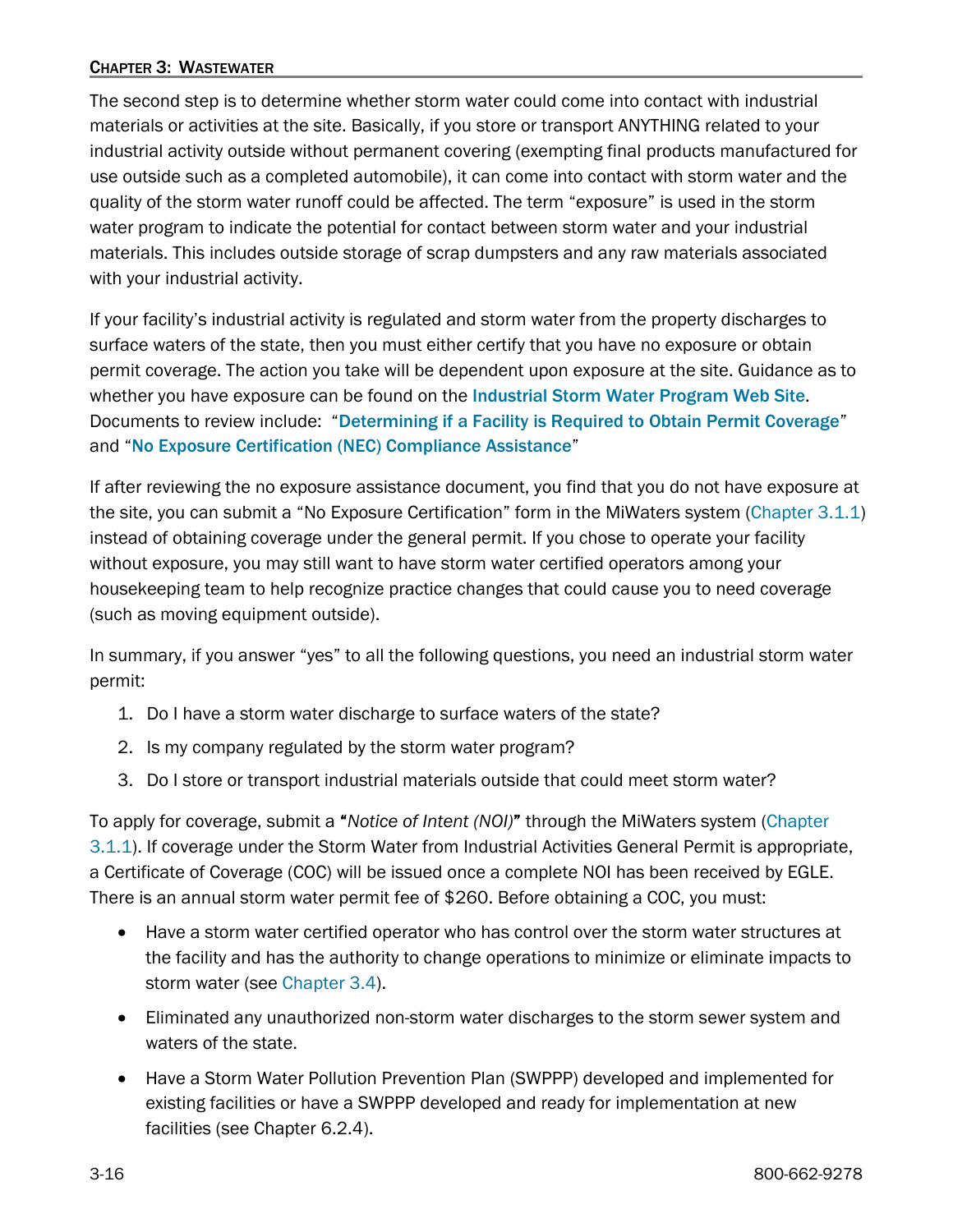### Conducting Visual Assessments of Industrial Storm Water Discharges

Conducting visual assessments of storm water discharges from areas of industrial activity is a new permit requirement for facilities in Michigan with industrial storm water permit coverage under the newly issued general permits and individual permits with storm water coverage. The visual assessment is part of the comprehensive inspection conducted by the Industrial Storm Water Certified Operator at the facility.

# <span id="page-16-0"></span>3.2.4 GROUNDWATER DISCHARGE

The [Part 22](https://ars.apps.lara.state.mi.us/AdminCode/DownloadAdminCodeFile?FileName=R%20323.2201%20to%20R%20323.2240.pdf) rules of Part 31 (Water Resources Protection) of Act 451 govern authorization to discharge to the groundwater of the state of Michigan. There is an annual fee for groundwater permit coverage. The discharge authorizations in the rules are established in order of relative threat to the environment, and the program's annual fees are set in the same manner. The annual fee can be \$200, \$250, \$1500 or \$3650, depending on the type of permit appropriate for your facility.

Certain activities are exempt from obtaining permits; these are listed in [Rule 323.2210](http://www.deq.state.mi.us/documents/deq-wmd-gwp-part22.pdf); while discharge authorizations are issued under:

- Rule 323.2210(y) (site-specific low volume discharge)
- Rule 323.2211 (notification only)
- Rule 323.2213 (notification with certification)
- Rule 323.2215 (general permit)
- Rule 323.2216 (permit with specific treatment system requirements)
- Rule 323.2218 (full permit)

Some wastewaters cannot meet groundwater permit effluent limits and therefore are not suitable for land disposal. A few examples include dental office mercury bearing wastewaters and [funeral](https://www.michigan.gov/documents/deq/wmrpd-sws-mwrp-onsite-septic-systems-card-funeral-10292018_641273_7.pdf)  [home formaldehyde bearing wastewaters.](https://www.michigan.gov/documents/deq/wmrpd-sws-mwrp-onsite-septic-systems-card-funeral-10292018_641273_7.pdf) For more information on the different types of groundwater discharge authorizations available, please see the following section.

### Groundwater Discharge Application

Instructions for the groundwater discharge permit application are organized to assist the applicant in determining the type of permit required and how to obtain it. The instructions list reference materials such as applicable laws, rules and guide sheets, and how to access them. Many of the discharges require supporting documentation in addition to the application form. The guide sheets describe how to gather and report the information in a manner that is acceptable to EGLE. This does not preclude the use of alternative methods; only that if the guidance is followed, the methodology for collecting and reporting the information will be acceptable. Separate application forms incorporate the requirements of each rule.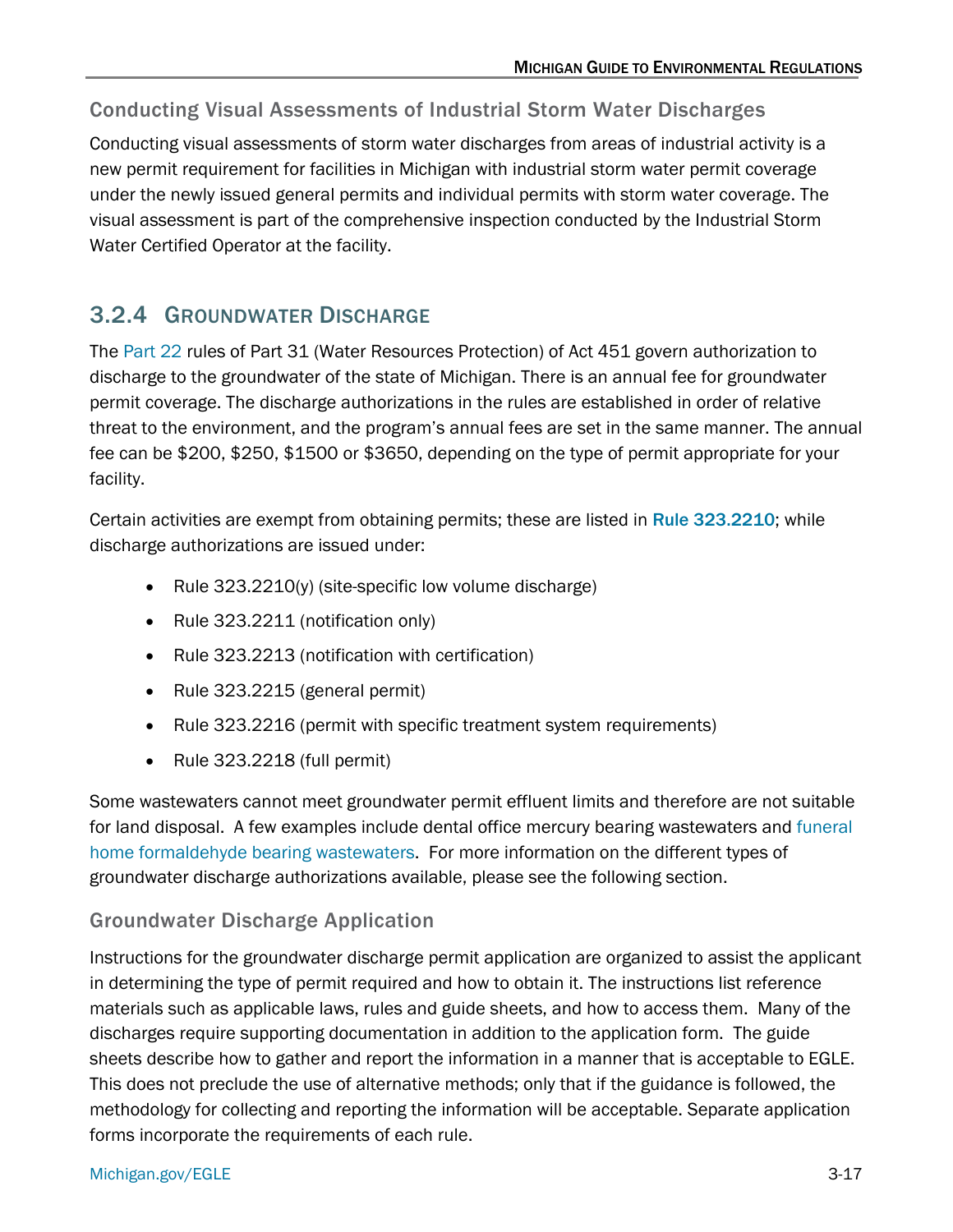### CHAPTER 3: WASTEWATER

Each application is a complete stand-alone process with two parts. The first part consists of general information. The second part is tailored to the specific rule covering the discharge type. Certain applications cover multiple types of discharges. Complete the sections that apply to the particular discharge.

The application instructions can be accessed at [Michigan.gov/GroundwaterDischarge](https://www.michigan.gov/egle/about/organization/Water-Resources/groundwater-discharge) under "Permits and Fees." The applications are located in MiWaters at [miwaters.deq.state.mi.us/miwaters/](https://miwaters.deq.state.mi.us/miwaters/external/home) or [Michigan.gov/MiWaters.](https://www.michigan.gov/egle/maps-data/miwaters) All applications must be submitted through the MiWaters site.

Applicants new to the groundwater program and MiWaters must create an account. Those seeking reissuance of a previous permit should have received information about becoming associated with an existing account in MiWaters.

Creating an account is a two-step process. Upon accessing the MiWaters site, choose "Create an Account" located in the upper-right section of the page. Complete the information requested on the page and download the Certifier Agreement Form you will need for step two. Once you create an account you will receive an emailed acknowledgement with further instructions for logging in. With this access you can view and begin filling out an application. In step two, complete the downloaded Certifier Agreement Form and mail it as instructed. Once the certifier status has been approved, your e-mail address will identify your security status, enabling you to submit the application.

If you have questions, call the Groundwater Discharge Unit at 517-284-5570 or your local EGLE District Office for assistance.

### Groundwater Discharge Permit Renewal

Renewal of a groundwater discharge permit can be divided into two categories. The first is for the same quantity and characterization of discharge(s), and the same treatment process as the previous permit. The second is for effluent quantity, characterization or treatment processes that are different from the previous authorization. In both cases the applicant must submit a complete permit application, but the information to be included with the permit application will be more detailed if the discharge or treatment system is different.

#### Groundwater Discharge Permit Renewal: No Change in Discharge

The applicant must submit a complete permit application, as described above, and the following information:

- A certification by the discharger that the discharge will consist of the same quantity, effluent characterization, and treatment process as previously permitted.
- A narrative description of the facility's compliance history with effluent and groundwater permit limits and sampling frequency.
- If permit limits were exceeded, describe the steps taken to bring the facility into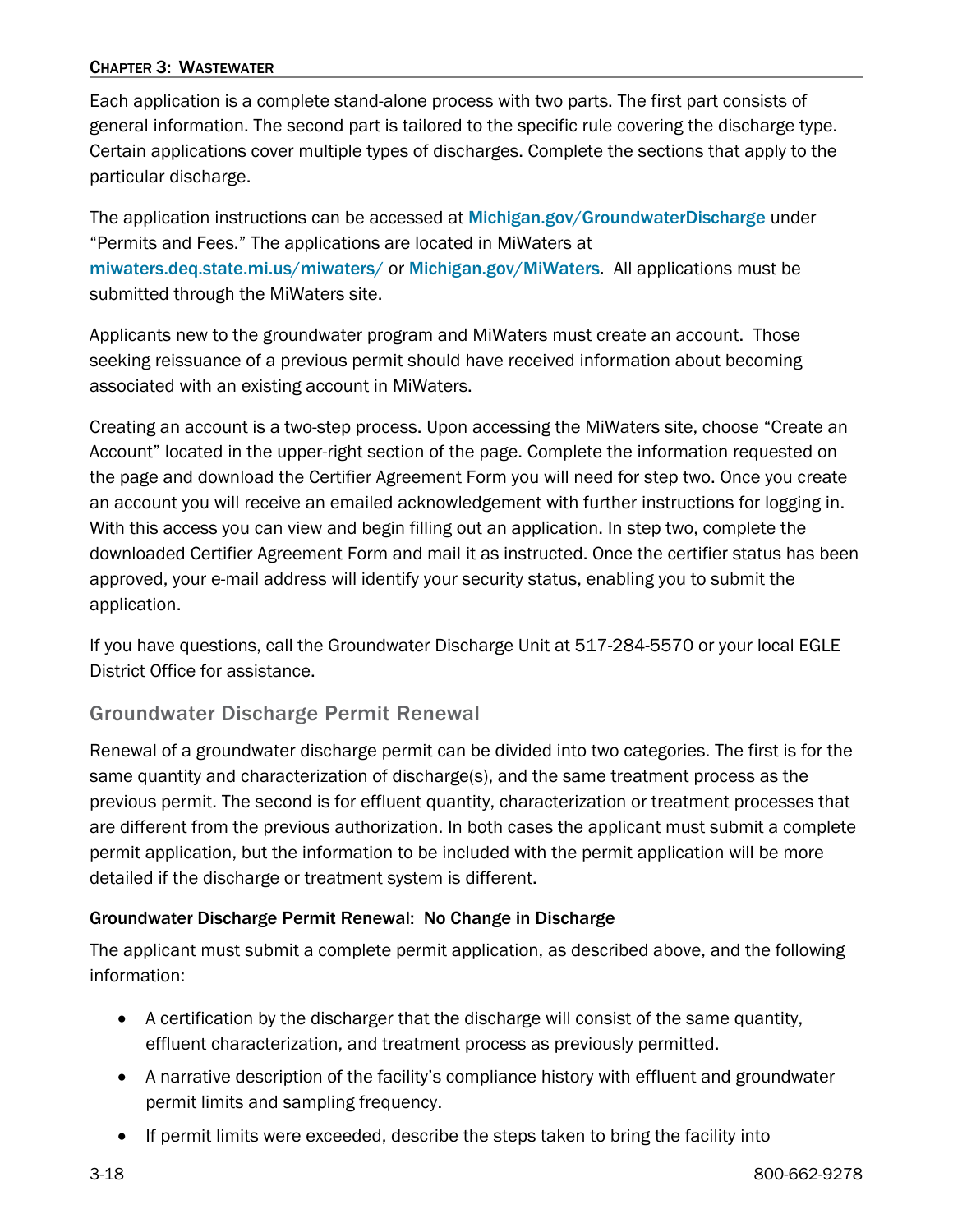compliance.

- An evaluation of whether there are general trends in the effluent or groundwater sampling data that may indicate the discharge is approaching permit limits if the renewal is under Rule 2218.
- A current groundwater contour map, if one was previously required, a narrative evaluation of whether changes to the existing groundwater monitoring system are warranted, and the rationale for any proposed change.
- The most recent effluent quality results.
- For existing monitoring wells, the most recent groundwater quality results.
- For existing monitoring wells, the most recent static water levels, and groundwater elevations.

### Groundwater Discharge Permit Renewal: Modified Discharge - Reissuance

A permittee may request a modification of their discharge at any time, either during the life of the permit, or at reissuance.

For a discharge where the applicant changes the effluent quantity, characterization or treatment process at the time of reissuance, the complete application must include:

- Updated information for areas modified including (where appropriate):
	- $\circ$  The basis of design as required by Rule 2218(2).
	- $\circ$  An evaluation of the feasibility of alternatives to discharge to the groundwater in accordance with R 323.2219.
	- o The wastewater characterization as required by R 323.2220.
	- o The hydrogeologic report as required by R 323.2221.
	- $\circ$  If a standard applicable to the discharge is to be determined under R 323.2222(5), the information necessary to determine that standard, including whether a substance is a hazardous substance under Part 201.
	- o If applicable, the monitoring plan as specified by R 323.2223.
	- o If applicable, a description of the discharge methods and information that demonstrate that the requirements of R 323.2233 will be met.
	- o If applicable, information that demonstrates that the requirements of R 323.2237 will be met.
- A narrative description of the facility's history of compliance with effluent and groundwater permit limits and sampling frequency.
- If permit limits were exceeded, the steps taken to bring the facility into compliance.
- An evaluation of whether there are general trends in the effluent or groundwater sampling data indicating that the discharge is approaching permit limits if the renewal is under Rule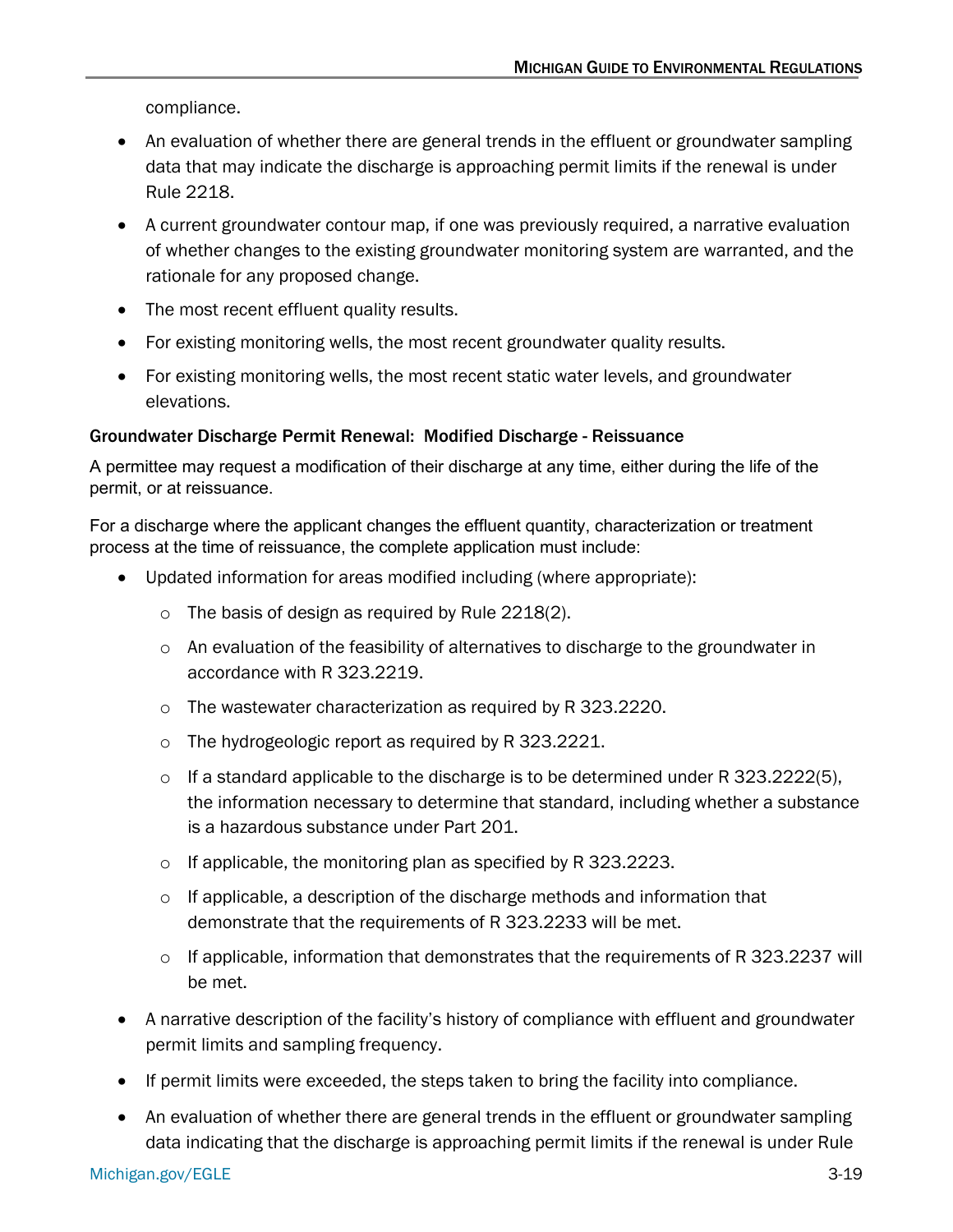2218.

- A current groundwater contour map, if one was previously required, a narrative evaluation of whether changes to the existing groundwater monitoring system are warranted and the rationale for any proposed change.
- The most recent effluent quality results.
- For existing monitoring wells, the most recent groundwater quality results.
- For existing monitoring wells, the most recent static water levels, and groundwater elevations.

### Groundwater Discharge Permit Renewal: Modified Discharge – In Effect Permit

For a discharge where the applicant changes the effluent quantity, characterization, or treatment process during the period when the permit is "In Effect," the following process will apply:

- A discharger who proposes to modify the quantity or effluent characteristics of a discharge shall notify EGLE of the proposed modification before it occurs. If EGLE determines the proposed modification is minor based on the quantity or quality of the discharge, then EGLE may modify the permit as requested and include new terms or conditions that may be necessary to ensure that the terms of R 323.2204 are met. If EGLE determines that the proposed modification is significant based on the quantity or quality of the discharge, then the discharger shall submit a complete permit application for reissuance of the permit similar to (b) above.
- A discharger who proposes to modify the treatment process of a discharge shall notify EGLE of the proposed modification before it occurs. Unless EGLE notifies the discharger within 30 calendar days that the proposed modification may affect compliance with limitations on the quality or quantity of the discharge, the discharger may make the modification. If EGLE notifies the discharger and determines that the proposed modification is minor based on the quantity or quality of the discharge, then EGLE may modify the permit as requested and include new terms or conditions that may be necessary to ensure that terms of R 323.2204 are met. If EGLE notifies the discharger and determines that the proposed modification is significant based on the quantity or quality of the discharge, then the discharger shall submit a complete permit application for reissuance of the permit similar to (b) above.

## 3.3.4.a Exemptions, Rule 2210

Certain discharges to the ground are exempt from needing authorization from EGLE, such as sanitary sewage that is discharged at less than 6,000 gallons per day when the discharge is under the jurisdiction of the local county health department. There are other examples of exempt discharges including:

• Potable water used for domestic or domestic equivalent activities (Rule 2210(i)).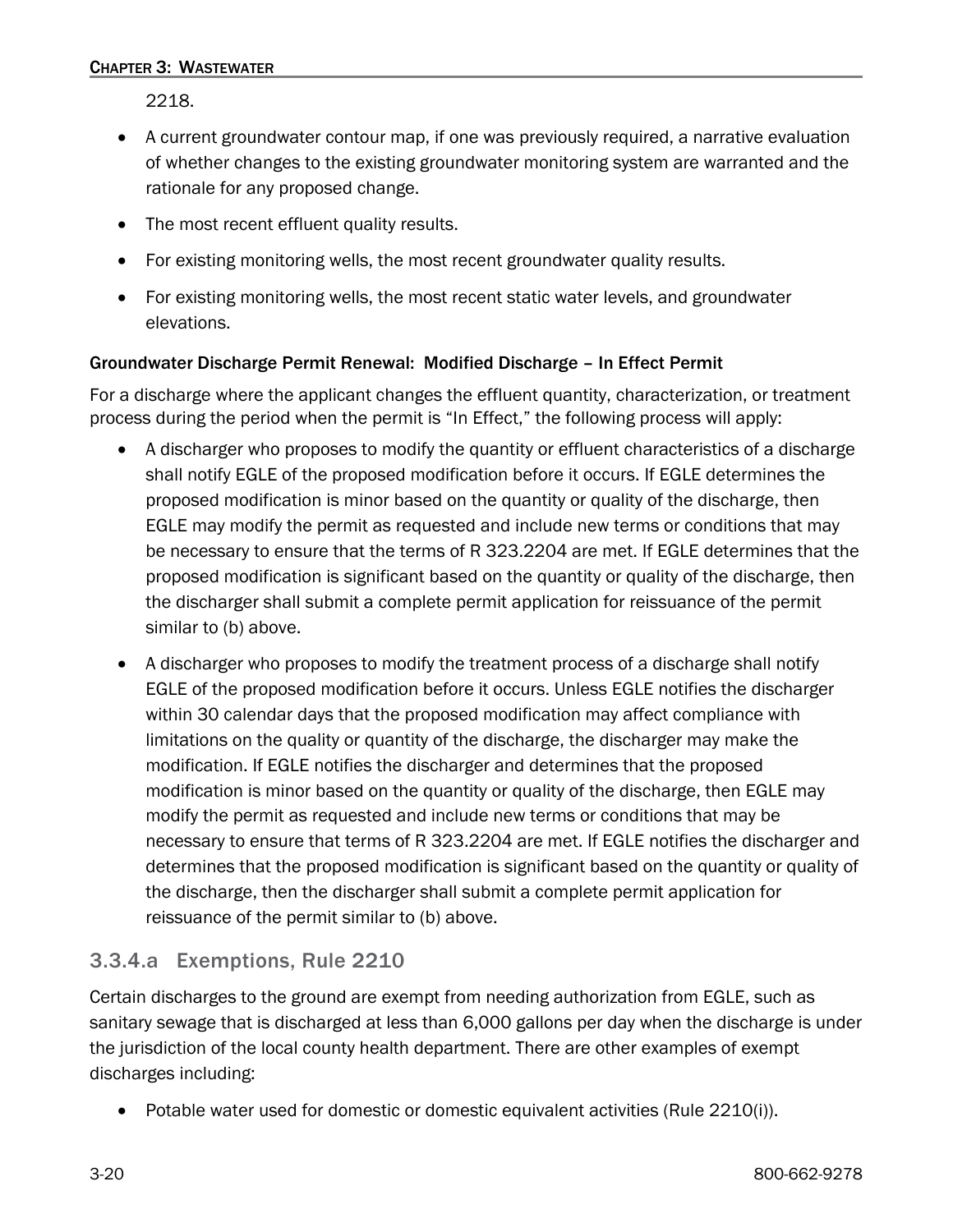- Sanitary sewage less than 6,000 gallons per day, through a septic tank and tile field system, approved by the local health department. (Rule 2210(a)).
- Controlled application of certain dust suppressants (Rule 2210(b)).
- Temporary well dewatering water at construction sites (Rule 2210(e)).
- Swimming pool drainage and backwash if done in accordance with Act 368. (Rule 2210(n)).
- Confined animal feeding operations less than 5,000 animal units (Rule 2110(f)(g)).
- Monitoring well observation or evacuation water (Rule 2210(h)).
- Step test or pump test water from various sources (Rule 2210(j)).
- Heat pump wastewater where systems are rated as less than 300,000 BTUs per hour if there are no chemical additives (Rule 2210(l)).
- Portable Power Washer wastewater **that uses no additives** from domestic sources or commercial operators (Rule 2210(m)).
- Non-contact cooling water that has no additives where there is less than 10,000 gallons per day, and where the source water was from a municipal water supply (or alternate approved source) (Rule 2210(q)).

A more complete list of these discharges can be found in the appendix and in the groundwater discharge authorization application. While the law and rules provide that a person does not need a permit for the discharge of the above discharges, the law also does not waive liability for causing injury to the waters of the state. This means the discharge cannot cause waters of the state to lose their usefulness for drinking, agriculture, recreation, industry, or other protected uses. Even though these activities do not require a permit, there are certain conditions that must be met according to the law, including the following:

- A prohibition against causing physical damage to neighboring properties or creating nuisance conditions (i.e., runoff onto adjacent properties, ponding or flooding of adjacent properties, odors).
- A prohibition against creating a site of environmental contamination that would need to be cleaned up.
- For these discharges an application does not have to be submitted. In addition, some discharges to the ground or groundwater, which are not specifically addressed under Rule 2210, may be authorized on a case-by-case basis under Rule  $2210(y)$ . Such is the case if the applicant demonstrates to EGLE's satisfaction that the discharge will not have a significant potential to be injurious based on volume and constituents of the discharge. For EGLE to determine if a particular discharge exemption will be allowed, a discharger must submit an application that includes a narrative description justifying the request for the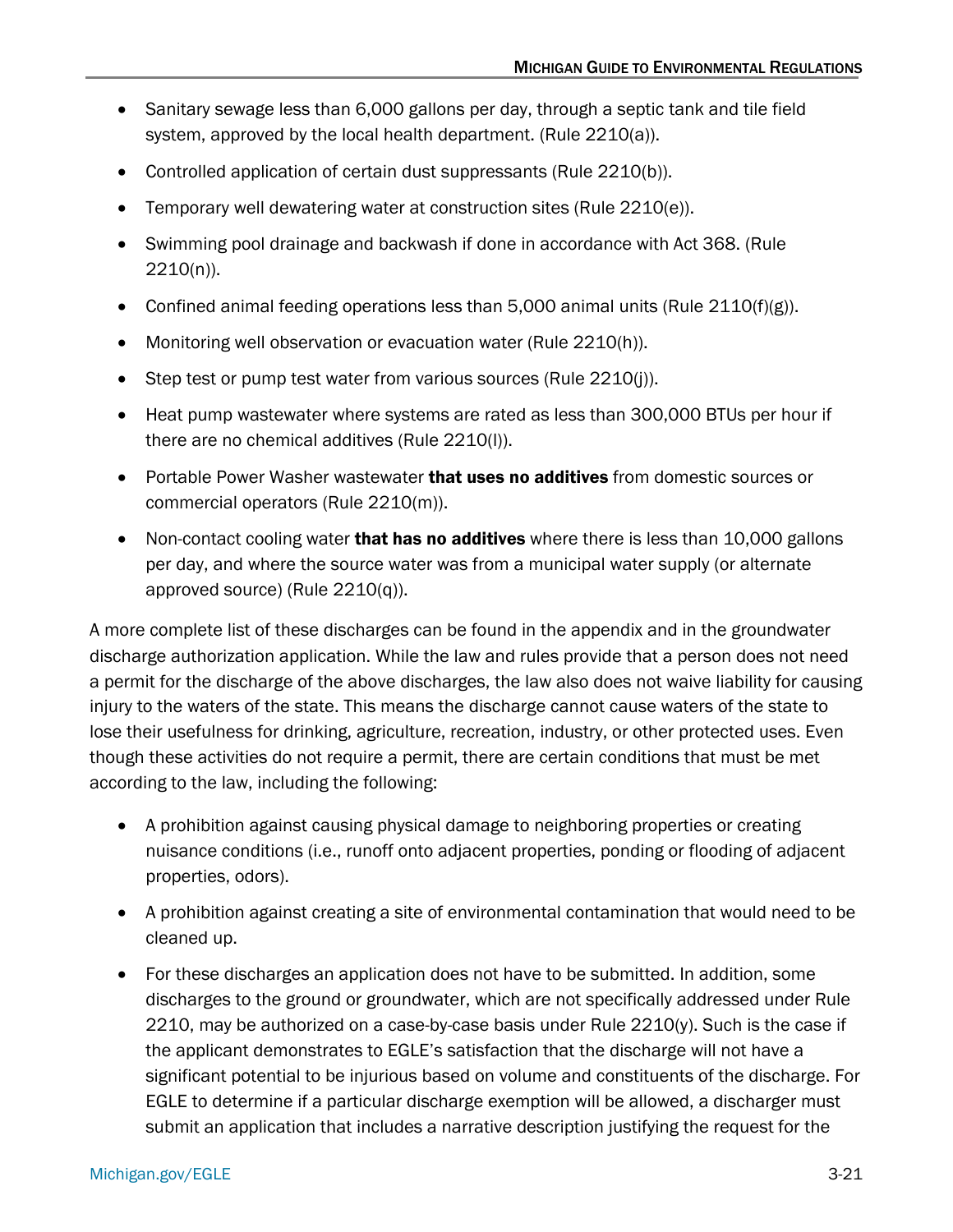Rule 2210(y) authorization with the permit application. These discharges are assessed an annual fee of \$1,500, except for the following discharge types, which are \$250:

- Coin operated laundromat
- Car wash or vehicle wash open to the public
- Subsurface sanitary discharge of fewer than 10,000 gallons per day that does not meet the terms of authorization under Rule 2211(a)
- Seasonal sanitary wastewater facility from a park, campground, or camp

### 3.3.4.b Notification, Rule 2211

Some wastewater dischargers may be able to obtain an authorization to discharge by notification. These include:

| <b>Wastewater Type</b>                   | Daily Maximum Discharge,<br>Gallons |  |
|------------------------------------------|-------------------------------------|--|
| Sanitary Sewage, septic tank/drain field | $6,000 - 10,000$                    |  |
| Laundromat                               | < 500                               |  |
| Non-contact Cooling Water, no additives  | >10,000                             |  |
| Fruit & Vegetable Wash water             | $<$ 50,000                          |  |
| Portable Power Washer, no additives      |                                     |  |
| <b>Pump Test Water</b>                   |                                     |  |
| <b>Hydrostatic Test Water</b>            | Varies by discharge type            |  |
| <b>Commercial Animal Care</b>            |                                     |  |

To obtain this type of authorization a facility must complete a groundwater discharge authorization application. A facility is authorized to discharge once an adequate and complete application is

received by EGLE. As long as the discharger certifies that they meet the individual rule criteria a facility will be authorized to discharge at the time an adequate and complete application is received by EGLE. If the application is complete and meets the requirement of the rule, EGLE will authorize the discharge via a permit. If the application is deficient, EGLE will notify the applicant and any deficiencies must be corrected before the discharge is authorized. The annual fee for this type of authorization is \$200. Groundwater Infiltration Bed

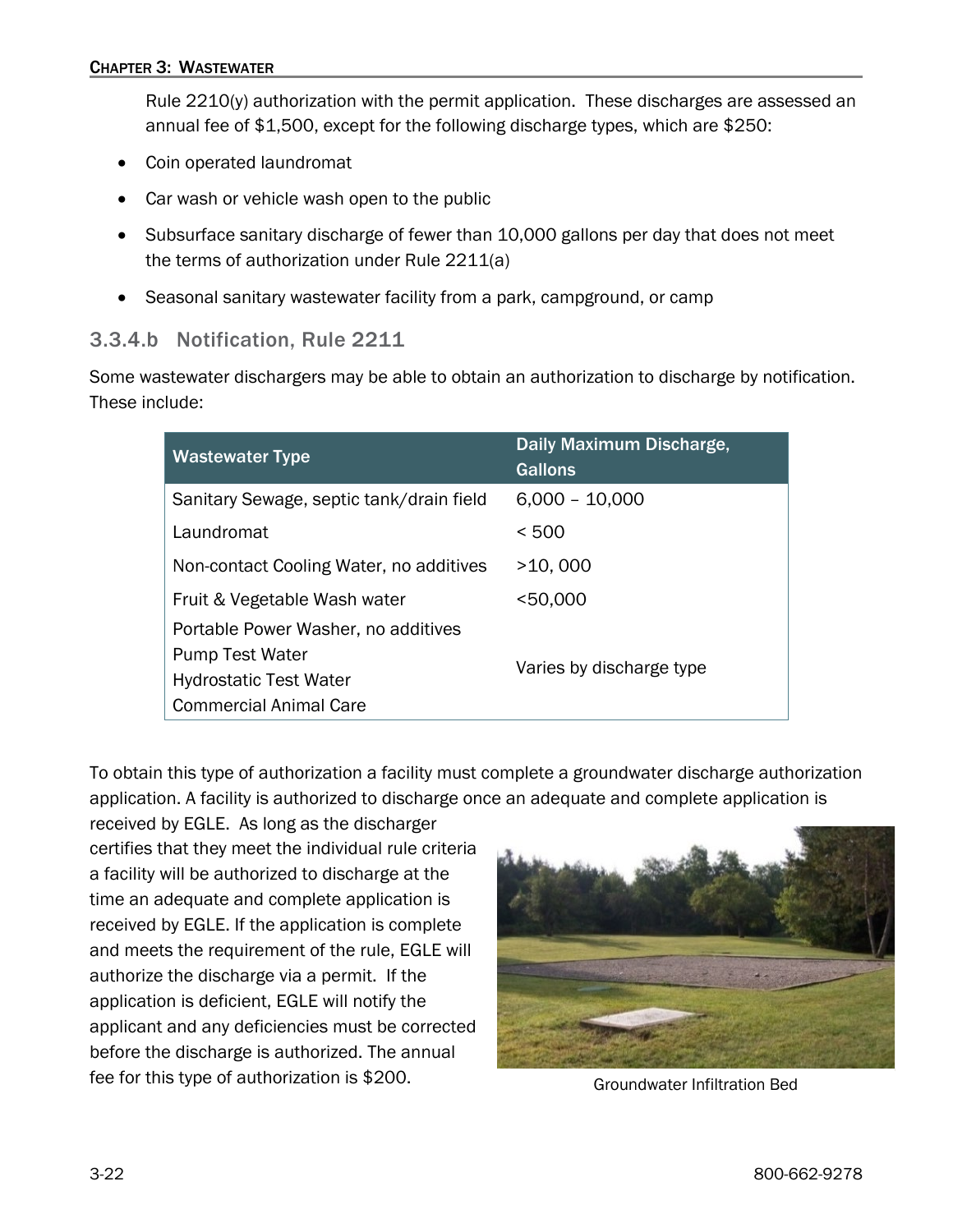## 3.2.4.c Notification with Certification, Rule 2213

A notification with certification is required for specific discharges. These discharges include:

| <b>Wastewater Type</b>                        | Daily Maximum Discharge,<br><b>Gallons</b> |
|-----------------------------------------------|--------------------------------------------|
| Non-contact cooling water, with additives     | < 10,000                                   |
| Egg washing wastewater, may contain additives | < 10,000                                   |
| Cooling water, may contain additives          | < 5,000                                    |
| Groundwater remediation, outside plume        |                                            |

To obtain this type of authorization a facility must complete a groundwater discharge authorization application. Within 60 calendar days of receiving a complete application, EGLE will issue a permit verifying that the discharge is authorized or will indicate why the discharge cannot be authorized under the rule. The annual fee for this type of authorization is \$200.

# 3.2.4.d General Permit, Rule 2215

An authorization for certain discharges can be granted by EGLE under a general permit.

| <b>Wastewater Type</b>                                       | <b>Daily Maximum Discharge, Gallons</b> |
|--------------------------------------------------------------|-----------------------------------------|
| Above ground sewage disposal                                 | $<$ 10,000 (annual average)             |
| Vehicle wash, not open to the public                         | < 2,000                                 |
| Meat processing that does not include slaughter              | < 2,000 (annual average)                |
| Gravel, sand, limestone, or dolomite mining, no<br>additives |                                         |
| Application of oil field brine                               | < 2,000 for vehicle wash                |
| Vehicle wash, open to public                                 |                                         |
| Hydro-demolition                                             |                                         |

To apply for coverage, submit the permit application to EGLE along with information that demonstrates conditions required by the general permit. A facility is authorized to discharge to the ground or groundwater once they receive a Certificate of Coverage from EGLE that verifies the discharge is authorized under this rule. The annual permit fee for Rule 2215 authorization is \$1,500, except for seasonal above ground sewage disposal discharges from campgrounds and camps, which have an annual fee of \$250.



Sanitary Sewage Treatment Lagoon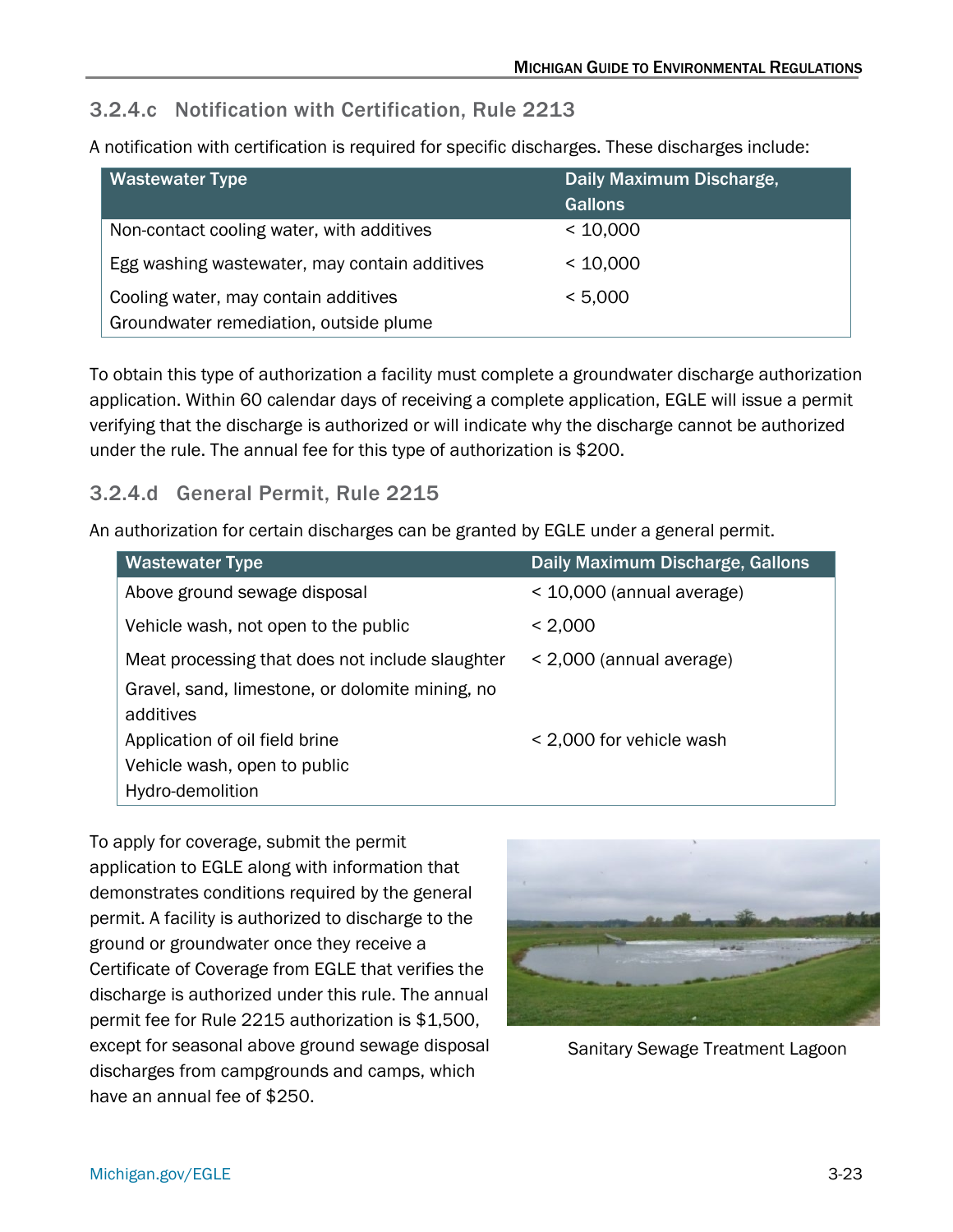### 3.2.4.e Permit for a Specific Discharge, Rule 2216

This type of authorization is granted for specific discharges and treatment components, including:

| <b>Wastewater Type</b>                            | Daily Maximum Discharge, |  |
|---------------------------------------------------|--------------------------|--|
|                                                   | <b>Gallons</b>           |  |
| Sanitary Sewage, Constructed Wetland              | less than 20,000         |  |
| Sanitary wastewater, Alternative Treatment System | less than 20,000         |  |
| Sanitary Sewage, Rule 2216 Design                 | less than 50,000         |  |
| Laundromat Wastewater, Rule 2216 Design           | less than 20,000         |  |

To apply for authorization, the application for groundwater discharge authorization must be submitted to EGLE. As part of the application process, the applicant must certify in the application that they provided public notice of the project in accordance with Rule 2217(2). Typically, facilities should obtain assistance from an environmental consultant for this type of coverage. The annual permit fee for this coverage is \$1,500.

### 3.2.4.f Discharge Permit, Rule 2218

Large volume or complex discharges that are not covered above must obtain authorization under Rule 2218. The following are some examples of discharges that require a 2218 permit.

- $\checkmark$  Sanitary sewage (greater than 50,000 gallons per day).
- $\checkmark$  Process wastewater.
- $\checkmark$  Cooling water at greater than 5,000 gallons per day with additives.
- $\checkmark$  Non-contact cooling without additives at greater than 10,000 gallons per day, source water not approved by EGLE.
- $\checkmark$  Non-contact cooling water with additives at greater than 10,000 gallons per day.

Application for this permit include submittal of the following types of information along with the permit application: a basis of design for the wastewater treatment system, discussion of alternatives to a groundwater discharge, wastewater characterization, a hydro-geological study and groundwater monitoring and a discharge management plan. Facilities are strongly urged to obtain assistance from environmental consultants for completion of these items. EGLE has prepared Guidesheets I-VII that provide assistance to the applicant on the types and format of information that are required for this additional information. The annual permit fee for Rule 2218 authorization is \$3,650.00.

Guidance information on groundwater discharge permit and application requirements (Part 22 Guidesheets) are available on the Internet at [Michigan.gov/GroundwaterDischarge](https://www.michigan.gov/egle/about/organization/Water-Resources/groundwater-discharge).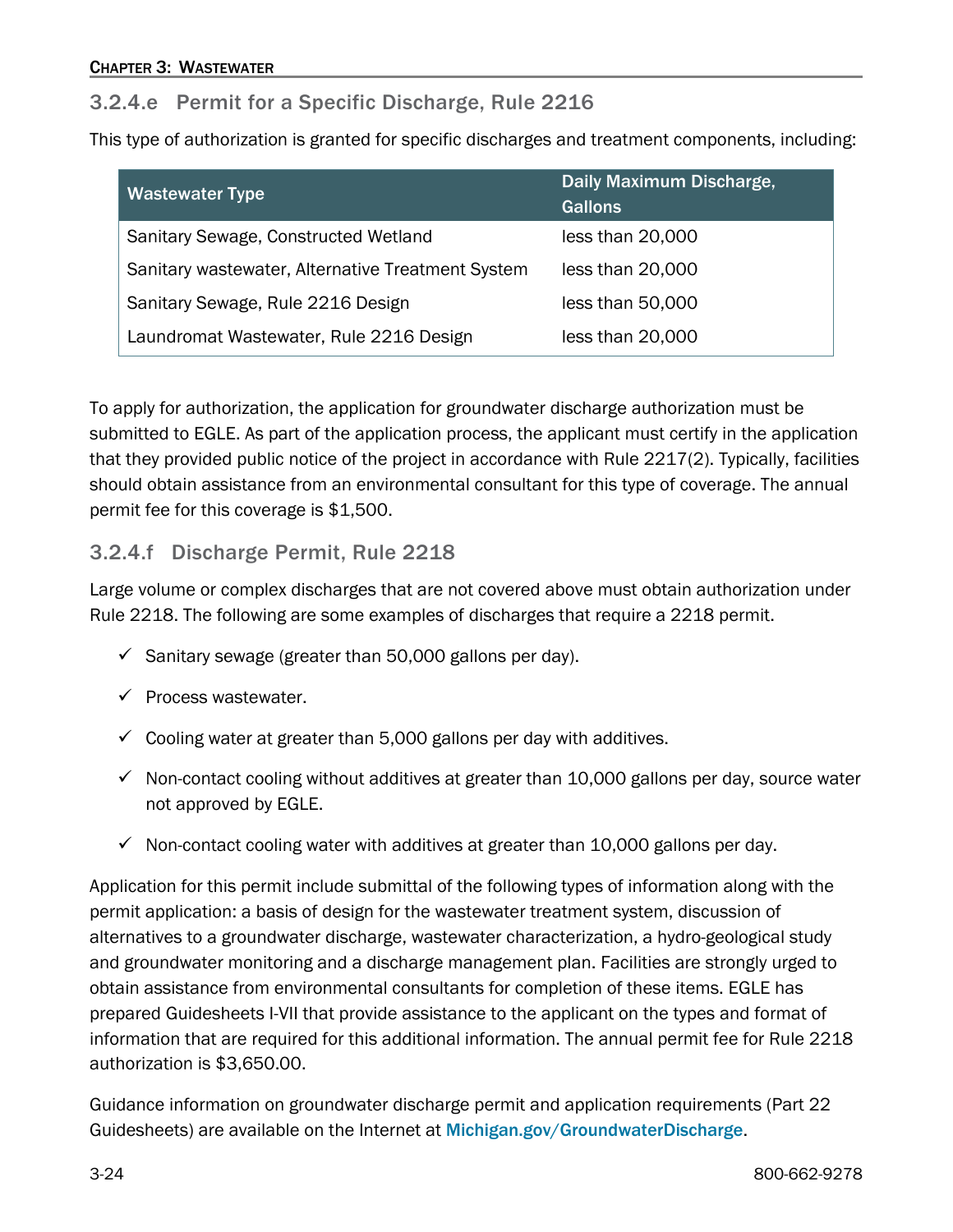# <span id="page-24-0"></span>3.2.5 DEEP INJECTION WELL DISPOSAL

Class I injection [dispose of industrial hazardous, industrial non-hazardous and municipal \(non](http://www.epa.gov/r5water/uic/cl1sites.htm)[hazardous\) waste. These wells](http://www.epa.gov/r5water/uic/cl1sites.htm) are sited and constructed such that they are protective of drinking water. Fluid disposal is below all underground source of drinking water and must include confining zone(s) above the injection zone. Injection zone reservoirs typically range in depth from 1,700 to over 10,000 feet below the surface. Typical costs associated with constructing a deep injection well are around a million dollars.

Class I injection well disposals in Michigan are regulated both by the U.S. EPA, and EGLE's Oil, Gas and Minerals Division (OGMD). A permit must be obtained from both EGLE and the U.S. EPA for this wastewater disposal option and consultants are typically utilized for permitting, construction and testing of these wells. The timeline associated with permit issuance would be six

[UIC Branch \(WU-16J\)](http://www.epa.gov/r5water/uic/uicpartners.htm#regional) U.S. EPA Region 5 77 W. Jackson Blvd. Chicago, IL 60604-3590 312-886-1493

months to a year for both agencies. For more information, [contact EGLE](http://www.michigan.gov/deq/0,1607,7-135-3311_4111_4230---,00.html), Lansing Office at 517- 284-6826, or appropriate [District Office.](https://www.michigan.gov/egle/0,9429,7-135-3306_3329-12306--,00.html)

There are some general operating requirements for a deep injection well, including regular testing to demonstrate mechanical integrity of the well. There is a monthly reporting requirement for volumes of fluid injected and operating pressures and a \$2,500 fee per disposal well for the state program.

In those instances where the waste is considered hazardous and the processor is storing and or treating the waste prior to discharge, the facility is subject to the Treatment, Storage, and Disposal Facilities permit. Discuss the requirements with EGLE's Hazardous Waste Program.

# <span id="page-24-1"></span>3.3 COMMON NON-COMPLIANCE AND FREQUENTLY ASKED QUESTIONS

There are several issues that are commonly associated with non-compliance or areas where staff receive many questions. The following section discusses some of these.

# <span id="page-24-2"></span>3.3.1 WATER TREATMENT ADDITIVES

Water Treatment Additives (WTAs) include any material that is added to water used at a facility or to a wastewater generated by the facility to condition or treat the water. Biocides, algaecides, herbicides, sanitizers, flocculants, and lubricants are examples of water treatment additives that can be found in the wastewater of facilities. WTAs that are discharged to surface waters of the state from a National Pollutant Discharge Elimination System (NPDES) permitted discharge or a groundwater discharge permit require prior review and approval by the Water Resources Division (WRD). Permittees should check their NPDES permit and/or groundwater discharge permit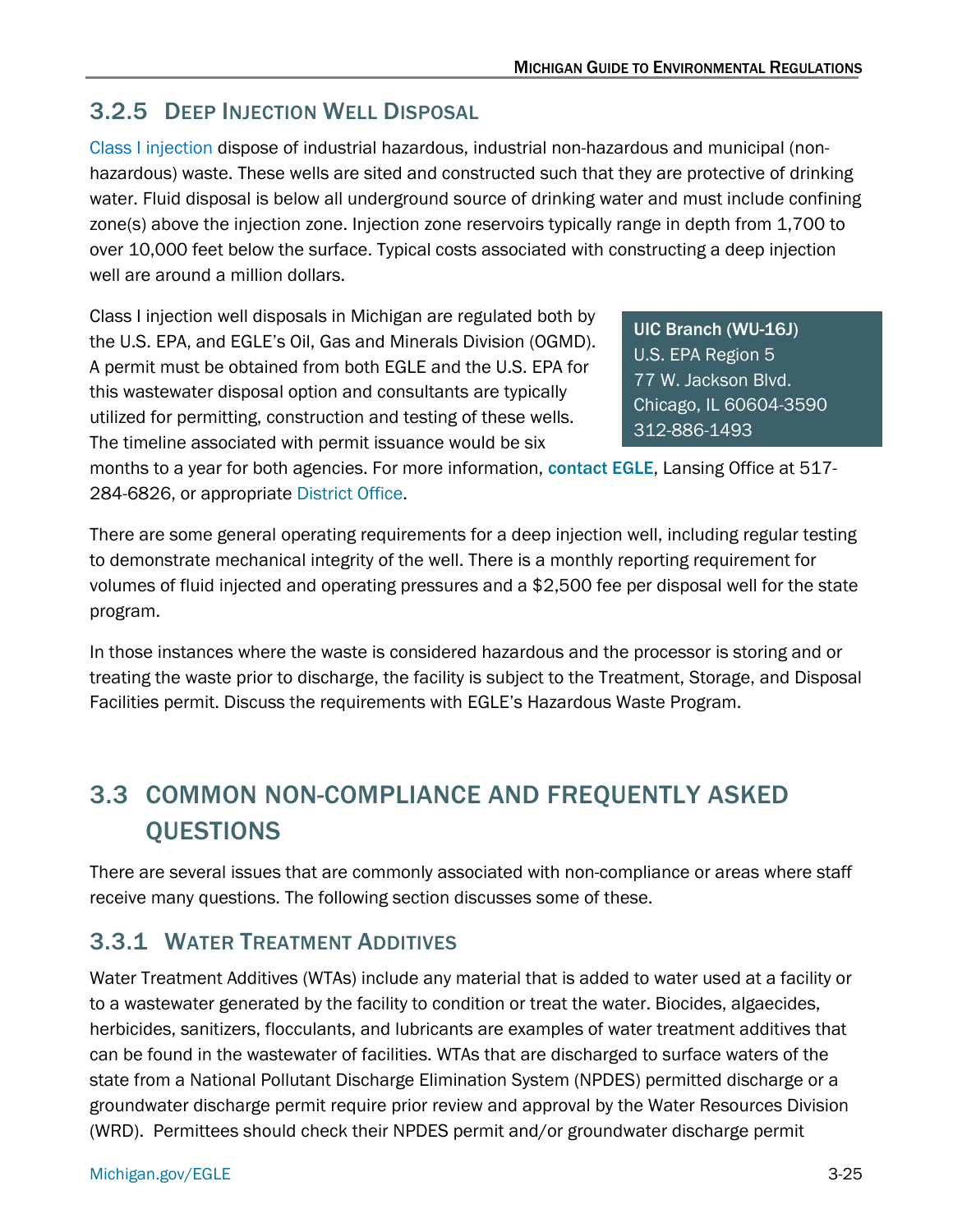### CHAPTER 3: WASTEWATER

requirements to determine if they need to apply prior to using a WTA. As such, these WTA products must be included in the application for wastewater discharge or requested during the permit cycle. WTAs must be reviewed whenever they are changed; the use of the new WTA could change the characteristics of the wastewater effluent. Both groundwater and NPDES permits require prior review and approval before new WTA's can be used.

### NPDES Permits:

In the event a permittee proposes to discharge water treatment additives (WTAs) at a facility with a NPDES permit, the permittee must submit a request through MiWaters [\(Chapter 3.1.1;](#page-7-0) click on either *non-select* or *select* water treatment additives discharge application instructions under the heading of Water Treatment Additives). Written approval from EGLE to discharge such WTAs at specified levels shall be obtained prior to discharge by the permittee. Failure to obtain approval prior to discharging any WTA is a violation of the permit. Additional monitoring and reporting may be required as a condition for the approval to discharge the WTA.

The request to discharge WTAs must contain the following information. If any of this information is missing the request cannot be processed:

- 1. The WTA Safety Data Sheet (SDS).
- 2. Ingredient information: Name of each ingredient, CAS number for each ingredient, and fractional content by weight for each ingredient.
- 3. The proposed WTA discharge concentration including calculations to explain the discharge concentration.
- 4. The discharge frequency (i.e., number of hours per day, week, etc.).
- 5. The outfall(s) from which the WTA is to be discharged.
- 6. The type of removal treatment, if any, that the WTA receives prior to discharge.
- 7. The WTA function (i.e., microbiocide, flocculant, etc.).
- 8. A 48-hour  $LC_{50}$  or  $EC_{50}$  for a North American freshwater planktonic crustacean (either Ceriodaphnia sp., Daphnia sp., or Simocephalus sp.).
- 9. The results of a toxicity test for one other North American freshwater aquatic species (other than a planktonic crustacean) that meets a minimum requirement of Rule 323.1057(2)(a) of the Water Quality Standards. Examples of tests that would meet this requirement include a 96-hour  $LC_{50}$  for a rainbow trout, bluegill, or fathead minnow.

More information on obtaining authorization to discharge water treatment additives can be obtained at [Michigan.gov/EGLENPDES](http://www.michigan.gov/EGLEnpdes) (click on either non-select or select water treatment additives discharge application instructions).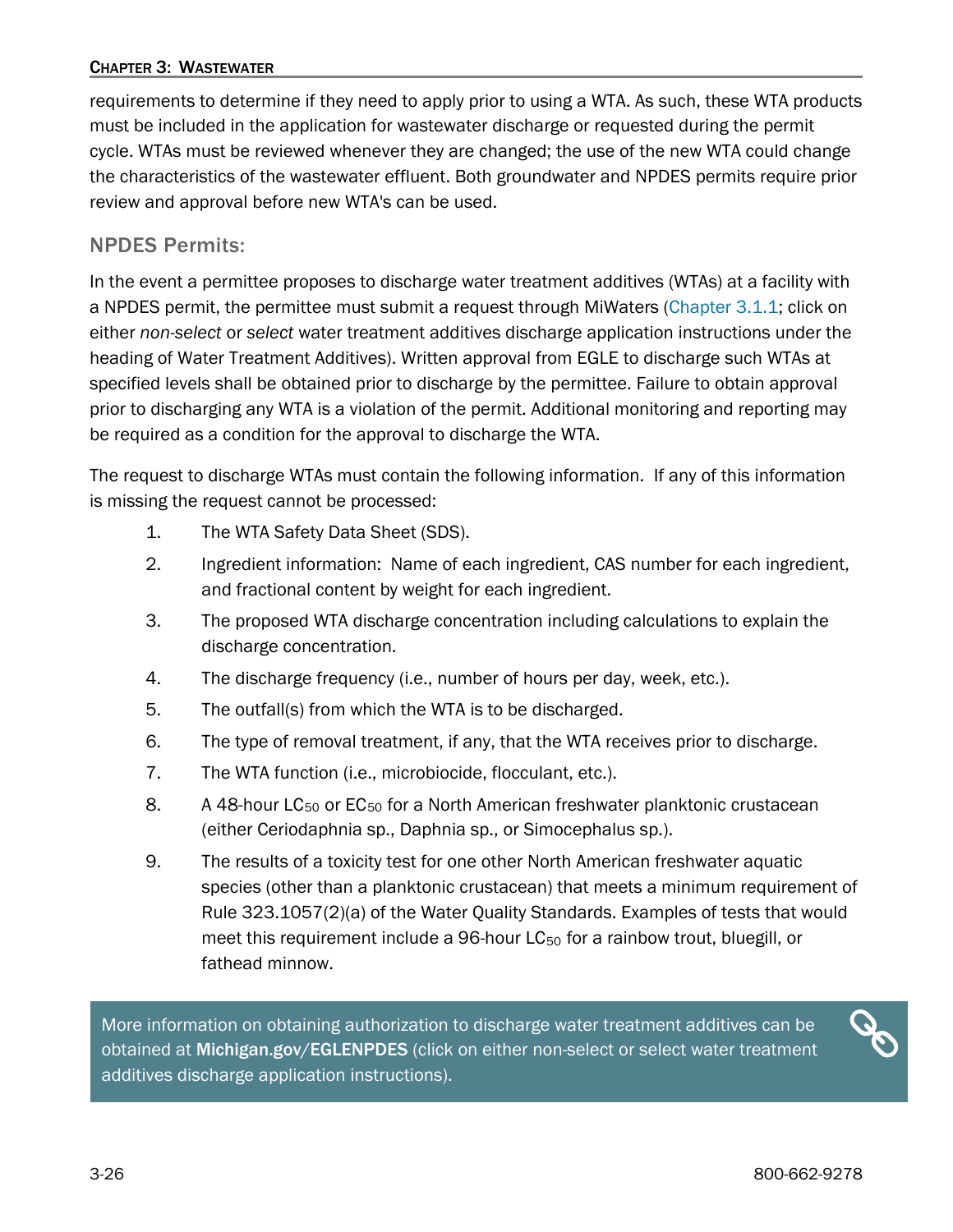## For Groundwater Discharge Permits:

In the event a permittee proposes to discharge water treatment additives (WTAs) to groundwater, the permittee shall submit a request through MiWaters to discharge WTAs. Instructions to submit a request through MiWaters at ([Michigan.gov/EGLEnpdes](http://www.michigan.gov/EGLEnpdes) ; then click on either [non-select o](https://www.michigan.gov/egle/about/organization/Water-Resources/npdes/non-select-water-treatment-additives)r [select water treatment additives](https://www.michigan.gov/egle/about/organization/water-resources/npdes/select-water-treatment-additives) discharge application instructions under the heading of Water Treatment Additives). Written approval from the Department to discharge such WTAs at specified levels shall be obtained prior to discharge by the permittee. Failure to obtain approval prior to discharging any WTA is a violation of this permit. Additional monitoring and reporting may be required as a condition for the approval to discharge the WTA. WTAs include such chemicals as herbicides used to kill weeds and grasses as part of lagoon maintenance.

A request to discharge WTAs to groundwater shall include all of the following:

- 1. Product Information:
	- a. Name of the product.
	- b. Product Safety Data Sheet (SDS).
	- c. Product function (i.e., microbiocide, flocculants, etc.).
	- d. Specific gravity if the product is a liquid.
	- e. Annual product use rate (liquids in gallons per year and solids in pounds per year).
- 2. Ingredient information including the name of each ingredient, the CAS number for each ingredient; and the fractional content by weight for each product.
- 3. The monitoring point from which the WTA is to be discharged.
- 4. The proposed WTA discharge concentration, including calculations to explain the discharge concentration.
- 5. The discharge frequency (i.e., number of hours per day and number of days per year).
- 6. The type of removal treatment, if any, that the WTA receives prior to discharge.
- 7. Relevant mammalian toxicity studies for the product or all of its constituents (if product toxicity data are submitted, the applicant shall provide information showing that the product tested has the same composition as the product listed under Item "a" above. Preferred studies are subchronic or chronic in duration, use the oral route of exposure, examine a wide array of endpoints, and identify a no-observable-adverse-effect-level. If this preferred data is not available, then the minimum information needed is an oral rat LD50 study. In addition, an environmental fate analysis that predicts the mobility of the product/ingredients and their potential to migrate to groundwater may be provided.
- 8. If the discharge of the WTA to groundwater is within 1,000 feet of a surface water body, the following information shall also be provided:
	- a. A 48-hour LC50 or EC50 for a North American freshwater planktonic crustacean (either Ceriodaphnia sp., Daphnia sp., or Simocephalus sp.).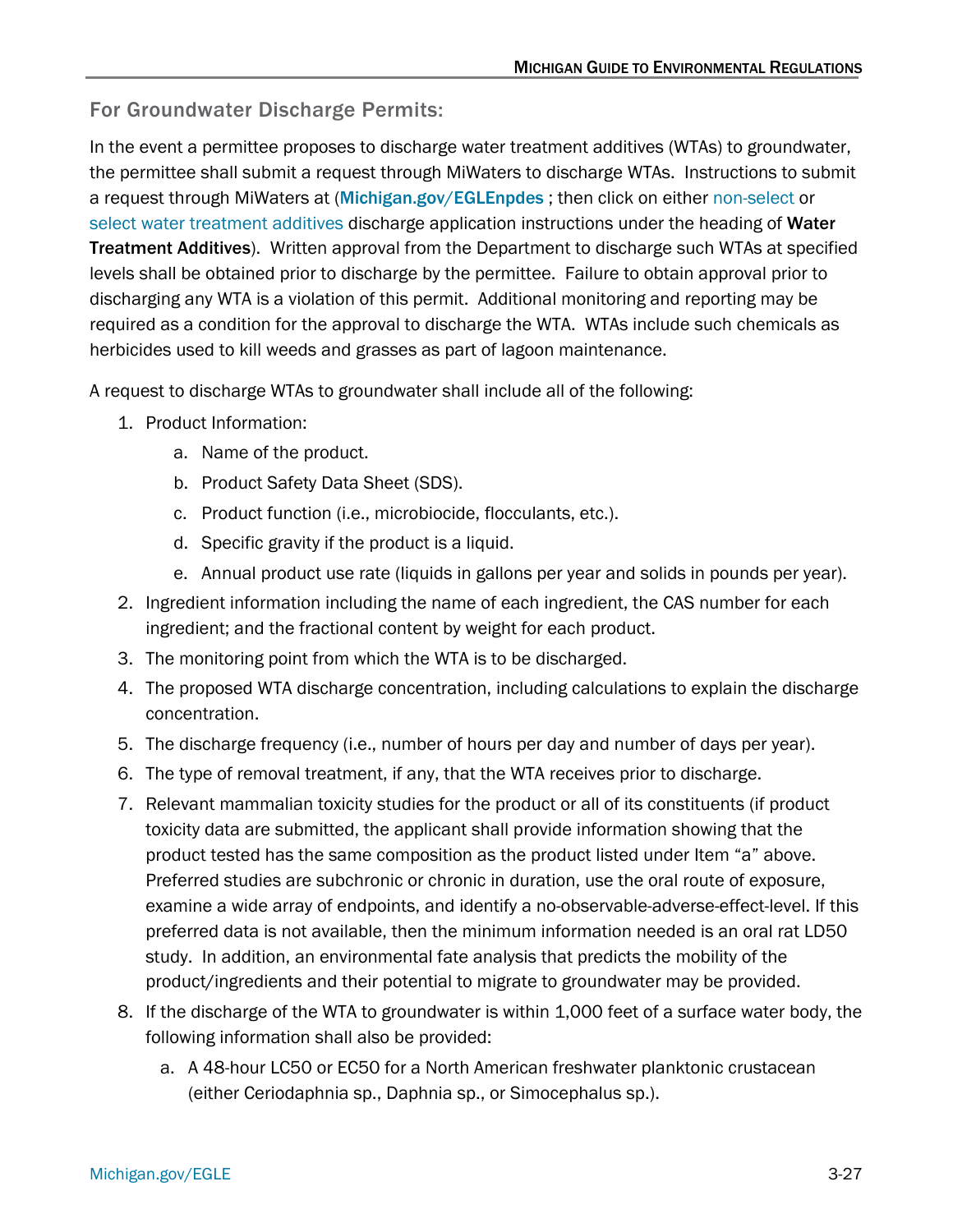b. The results of a toxicity test for one other North American freshwater aquatic species (other than a planktonic crustacean) that meets a minimum requirement of Rule 323.1057(2) of the Water Quality Standards. Examples of tests that would meet this requirement include a 96-hour  $LC_{50}$  for a rainbow trout, bluegill, or fathead minnow.

Prior to submitting the request, the permittee may contact the Permits Section at 517-284-5568 with any questions.

Note: The availability of toxicity information for a water treatment additive does not constitute approval to discharge the water treatment additive. You must receive facility-specific and written approval.

### For Discharges to a POTW

If you discharge to a POTW, then check with the local sewer authority to see what is required to change additives or products, as there may be similar restrictions. Some communities might have local requirements for cleaning solutions. For example, some communities require that low or no phosphate detergents and additives be used. It is generally recommended that low or no phosphate detergents and additives be used in all areas. Calling the POTW before discharging is especially important for products associated with boiler blow down activities and other sanitizers.

# <span id="page-27-0"></span>3.3.2 CLEANING EQUIPMENT AND FLOORS

Cleansers used for industrial cleaning, even if they are the same formula as standard household cleaners, are considered non-domestic wastewater if generated from cleaning industrial equipment or the area around it. These activities have the potential of introducing contaminants to the wastewater that are not typically found in household wastewater, such as machine lubricants, etc. Therefore, substances that may be in the cleaning water, and the solutions or detergents used for cleaning, must be included in the application for wastewater discharge. It is unlikely that this discharge would be authorized to go directly into surface water or groundwater without treatment.

Some management practices for consideration include:

- Keep water use to a minimum when cleaning floors. Hoses should not be used to "wash down" the floors. Mop floors with biodegradable floor detergent according to the manufacturer's directions. Any accumulation should be recovered by a wet vacuum or mop.
- Minimize or eliminate the use of degreasers and solvents where possible. Degreasers put oil into a solution, which makes it nearly impossible to remove the oil from the wastewater by conventional methods. Overuse of degreasers will make oil/water separators ineffective. Degreasers could also contain volatile organic compounds, which can be toxic and are highly mobile.
- Pressure washers use less water and generate much less wastewater per minute than a standard hose. They clean more effectively, reducing the need for chemical cleaning agents.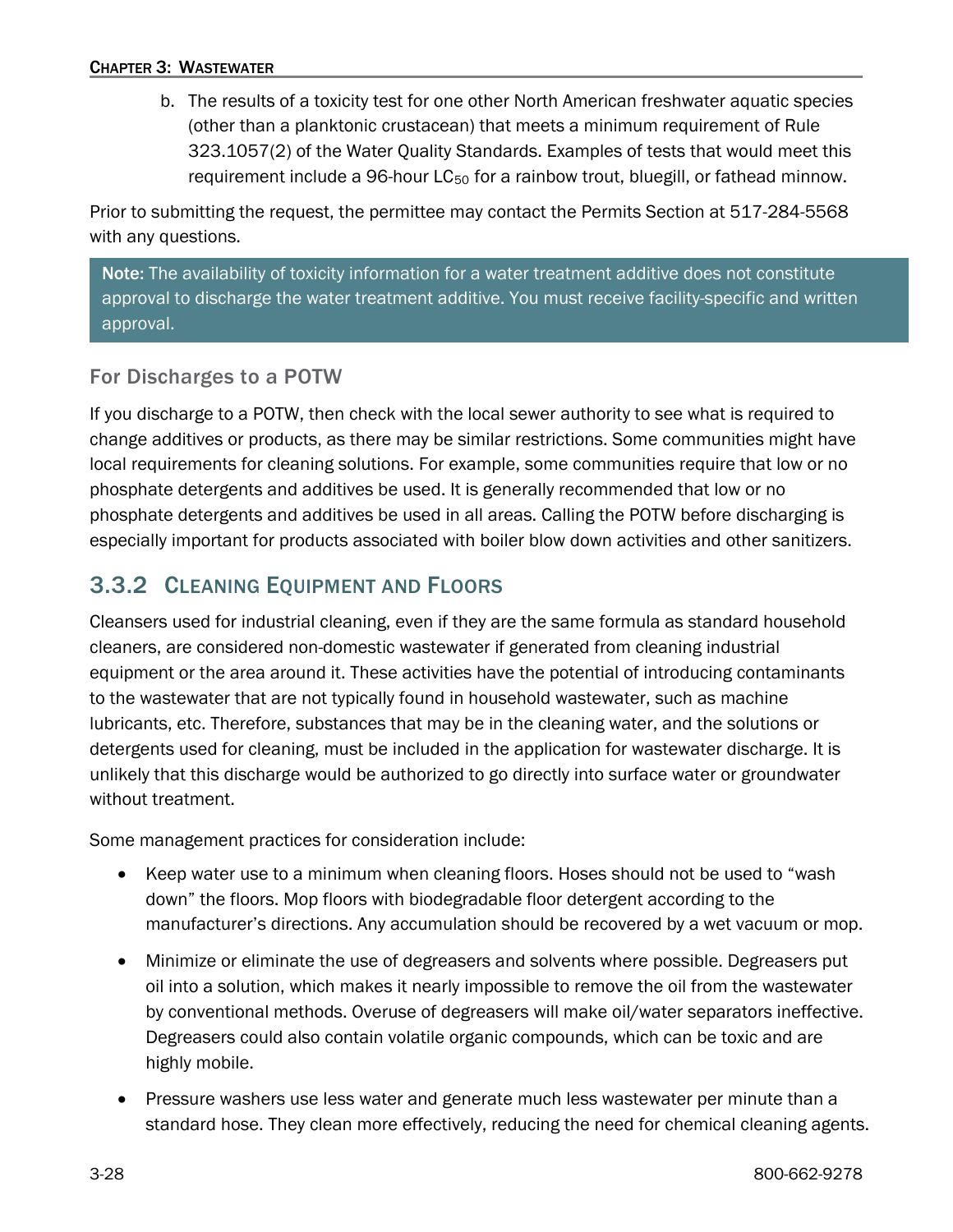# <span id="page-28-0"></span>3.3.3 COOLING WATER

Water used for machine cooling; solvent coolers and stills; condensers; or in heating, ventilation, and air conditioning (HVAC) systems is considered non-domestic wastewater. This water cannot be discharged to the surface water without a permit. A discharge to the ground or groundwater requires an exemption, notification, or permit. To discharge water used for cooling to the publicly owned treatment works, you should have authorization from the local treatment authority. These disposal options are discussed further in [Chapter 3.2.](#page-7-0) Chemicals and/or biocides or algaecides are sometimes used to prevent scale build-up, freezing, or slime growth. If additives are being proposed, then review [Chapter 3.3.1.](#page-24-2)

# <span id="page-28-1"></span>3.3.4 FLOOR DRAINS

Many manufacturing facilities have floor drains and trench drains that are connected to their wastewater treatment system and are authorized under their facility's discharge permit. However, an inspection of the facility should be conducted to assure that all floor drains are properly connected to the wastewater system and are authorized under a permit instead of discharging to the environment, either directly or through a separate storm sewer system.

Visit the Michigan Department of Licensing and Regulatory Affairs, Bureau of Construction  $\bigcirc$ Codes, [Plumbing Division](https://www.michigan.gov/lara/bureau-list/bcc/divisions/plumbing), at [Michigan.gov/LARA](https://www.michigan.gov/lara), for Michigan's Plumbing Code.

Except for discharges authorized under a discharge permit program, it is unlikely that a groundwater or surface water discharge permit will be issued for floor drain waste as most of these built-in connections and conveyances are prohibited in local building and plumbing codes. Sections 701.2 and 1104.3 of the Michigan Plumbing Code (R 408.30701 et seq.) require floor drain discharges go to an available sanitary sewer system or an approved private system and prohibit connections of floor drains to storm sewers. Many fluids are prohibited from discharge entirely due to the hazardous chemicals in them. Some POTWs will accept waste from floor drains, such as antifreeze, engine wash down water, small quantities of oily substances, etc., at specific rates and times. Wastewater that is not authorized for discharge must be managed and disposed of as a liquid industrial by-product or hazardous waste depending on its classification. See [Chapter 2.4.2](https://www.michigan.gov/egle/-/media/Project/Websites/egle/Documents/Regulatory-Assistance/Guidebooks/MI-Guide-to-Environmental-Regulations/MI-Guide-Environmental-Regulations-Ch2-Waste.pdf#page=47) for information on how to determine waste and by-product classification.

Currently, waste entering floor drains is legal only if the discharge goes to one of the following:

- The facility's wastewater collection system that treats the wastewater and is authorized through the Groundwater Discharge Permit Program or NPDES [\(Chapters 3.2.3](#page-12-0) and [3.2.4\)](#page-16-0).
- POTWs, if in accordance with local ordinances [\(Chapter 3.2.2\)](#page-11-0)
- Holding tanks, which the wastewater and sludge is later pumped out and hauled to an approved facility [\(Chapter 3.2.2\)](#page-11-0). Holding tanks should be located to allow for easy access for cleaning and repair. If a facility wants to dry the materials out on-site to save on transportation and disposal costs, see [Chapter 3.3.5.](#page-29-0)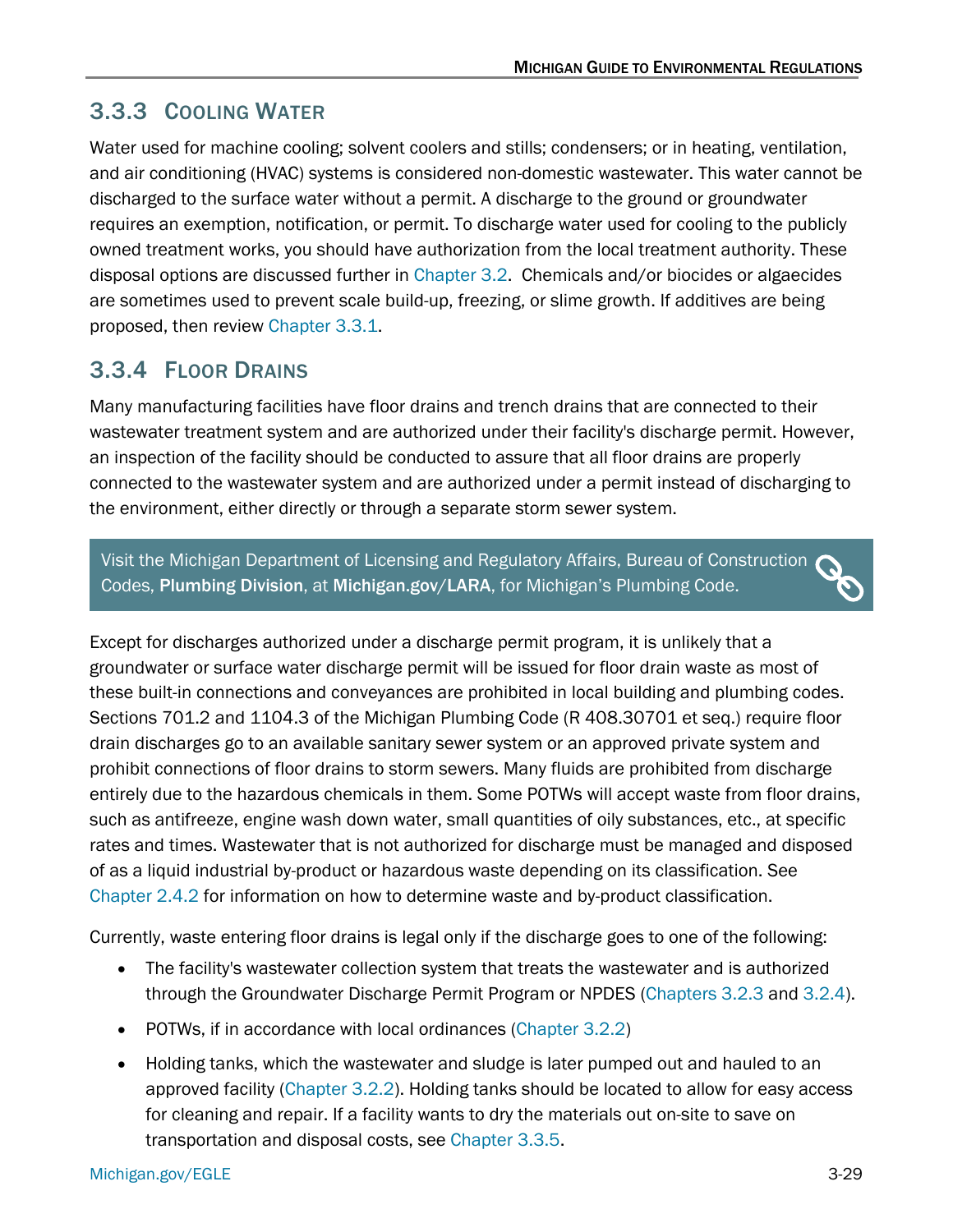#### CHAPTER 3: WASTEWATER

Any floor drains that do NOT discharge to any of the above must be closed off or rerouted to an authorized destination. Plugging the drainpipe that connects to the storm sewer/drain with concrete can eliminate the discharge. However, if the discharge access is a direct manhole into a storm sewer or drain, a concrete contractor can prevent future access to the manhole by installing a lock-down concrete cap or bolt down cover. Be careful not to block drainage in an existing storm drain with concrete.

For holding tanks, aboveground storage tanks (AST) are recommended. These allow the prompt detection and correction of any leaks. ASTs must be constructed with a material that is compatible with the waste liquids. It is recommended all ASTs have secondary containment that is designed to allow easy access for cleaning and regular inspections (See [Chapter](https://www.michigan.gov/egle/-/media/Project/Websites/egle/Documents/Regulatory-Assistance/Guidebooks/MI-Guide-to-Environmental-Regulations/MI-Guide-Environmental-Regulations-Ch4-Transport.pdf#page=5) 4.1 and [Chapter](https://www.michigan.gov/egle/-/media/Project/Websites/egle/Documents/Regulatory-Assistance/Guidebooks/MI-Guide-to-Environmental-Regulations/MI-Guide-Environmental-Regulations-Ch6-Environmental-Emergencies.pdf#page=11) 6.2.2). The secondary containment structure should be equipped with a sump pump to allow easy removal of collected precipitation or any waste liquids in the event of a leak. If there is a sump pump it should not activate automatically. Instead, it should only allow manual activation after verification that the liquid is precipitation or wastewater. If precipitation needs to be removed from the containment area, it must meet EGLE wastewater discharge requirements to be discharged on-site. If wastewater is being removed, the liquid should be pumped into a disposal container and managed appropriately (see Chapter [2.3 and 2.4\)](https://www.michigan.gov/egle/-/media/Project/Websites/egle/Documents/Regulatory-Assistance/Guidebooks/MI-Guide-to-Environmental-Regulations/MI-Guide-Environmental-Regulations-Ch2-Waste.pdf#page=23). Check for the cause of any wastewater leak and repair the AST if necessary. Concrete vaults can be used as secondary containment if the structure is constructed with a water-stop-joint design and the concrete is coated with an impermeable material compatible with the waste. Concrete vaults may not be used as primary containment due to the potential to crack.

Although not recommended because of the difficulty to inspect for leaks, underground storage tanks (USTs) can also be used for holding tanks. If made of steel, USTs should be equipped with secondary containment and cathodic protection. Double-walled tanks are recommended. They should also have spill and overfill protection, plus leak detection and a high-level alarm to alert over flows or leaks. If the wastewater contains UST regulated substances, you must call the Department of Licensing and Regulatory Affairs (LARA) Storage Tank Unit at 517-335-7211 to discuss if you need to meet the requirements in [Chapter](https://www.michigan.gov/egle/-/media/Project/Websites/egle/Documents/Regulatory-Assistance/Guidebooks/MI-Guide-to-Environmental-Regulations/MI-Guide-Environmental-Regulations-Ch4-Transport.pdf#page=9) 4.3.1.

All piping leading from the floor drains to the holding tank should be double walled. Buried pipe should also have some type of leak detection system.

## <span id="page-29-0"></span>3.3.5 RESTROOMS AND BREAKROOMS

<span id="page-29-1"></span>Standard domestic wastewater may be discharged to a POTW, privately-owned sanitary treatment system, or septic system. Pouring non-domestic wastes down the drain or in the toilet is illegal unless the toilet drains to a municipal treatment system AND the discharge is in compliance with the local sewer authority regulations.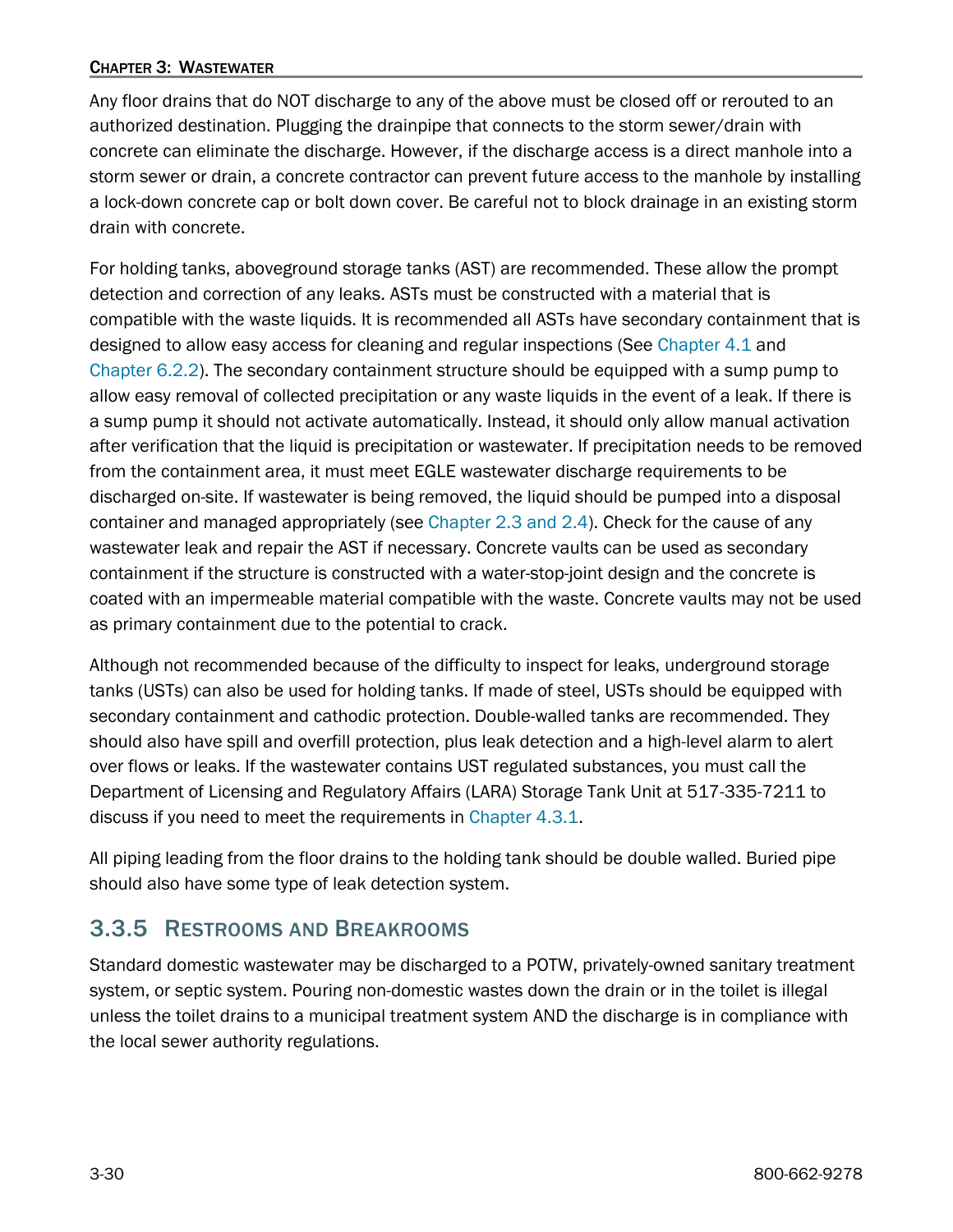# 3.3.6 AIR COMPRESSOR CONDENSATE

The regulations related to air compressor condensate will be based upon the wastewater destination, volume, and pollutant characterization of the condensate. This issue is site specific because air compressor condensate contains pollutants that exist in the ambient air surrounding the air intake. For example, certain deicing and dry-cleaning chemical storage areas have been found to cause pollutant concentrations in air compressor condensate that required control to reduce pollutant concentrations in the wastewater. The most common destination of air compressor condensate for manufacturers is to a POTW and the discharge is usually regulated by the local sewer authority.

Discharges to surface waters and groundwater would be evaluated on a site-specific basis in terms of the NPDES and Groundwater Discharge permit programs.

A few site-specific management practices can be considered:

- Consider use of a pollutant-compatible filter fitted over the air intake of the air compressor to capture pollutants preventing them from ending up in the condensate.
- If the POTW will accept the wastewater, then re-route the discharge or capture and then release the condensate to the POTW.
- If the wastewater cannot be accepted by the local sewer authority, then capture the wastewater and arrange disposal in accordance with liquid industrial by-product or hazardous waste requirements.
- Assure proper housekeeping and storage of materials to prevent their release into the air. This will benefit both employee health and prevent the capture of the pollutant in the air compressor intake.

# <span id="page-30-0"></span>3.3.7 PIT OR TRENCH DRAIN SLUDGE

This type of material is the semi liquid residue that accumulates in the bottom of trench drains or holding tanks that receive non-domestic wastewater. This is not the same as residues and water collected in storm sewer catch basins. Trench drains or holding tanks are typically located inside buildings where loading or unloading may occur; they may also be located so they are convenient to receive vehicle wash water or other types of non-domestic wastewater. The liquid portion of this wastewater is directed to the facility's wastewater disposal system or a holding tank. This type of wastewater cannot be discharged to surface waters such as through storm sewers, the ground, the groundwater, or to a septic system, nor can it be discharged to a POTW without prior approval. The waste or residue that collects on the bottom may contain oil, antifreeze, heavy metals, degreasers, or other contaminants. This type of waste cannot be disposed in your facility's solid waste containers and must be treated as a liquid industrial by-product unless the material is known to have been impacted by hazardous waste, in which case it would have to be handled as hazardous waste and according to procedures outlined in [Chapter 2.4](https://www.michigan.gov/egle/-/media/Project/Websites/egle/Documents/Regulatory-Assistance/Guidebooks/MI-Guide-to-Environmental-Regulations/MI-Guide-Environmental-Regulations-Ch2-Waste.pdf#page=34)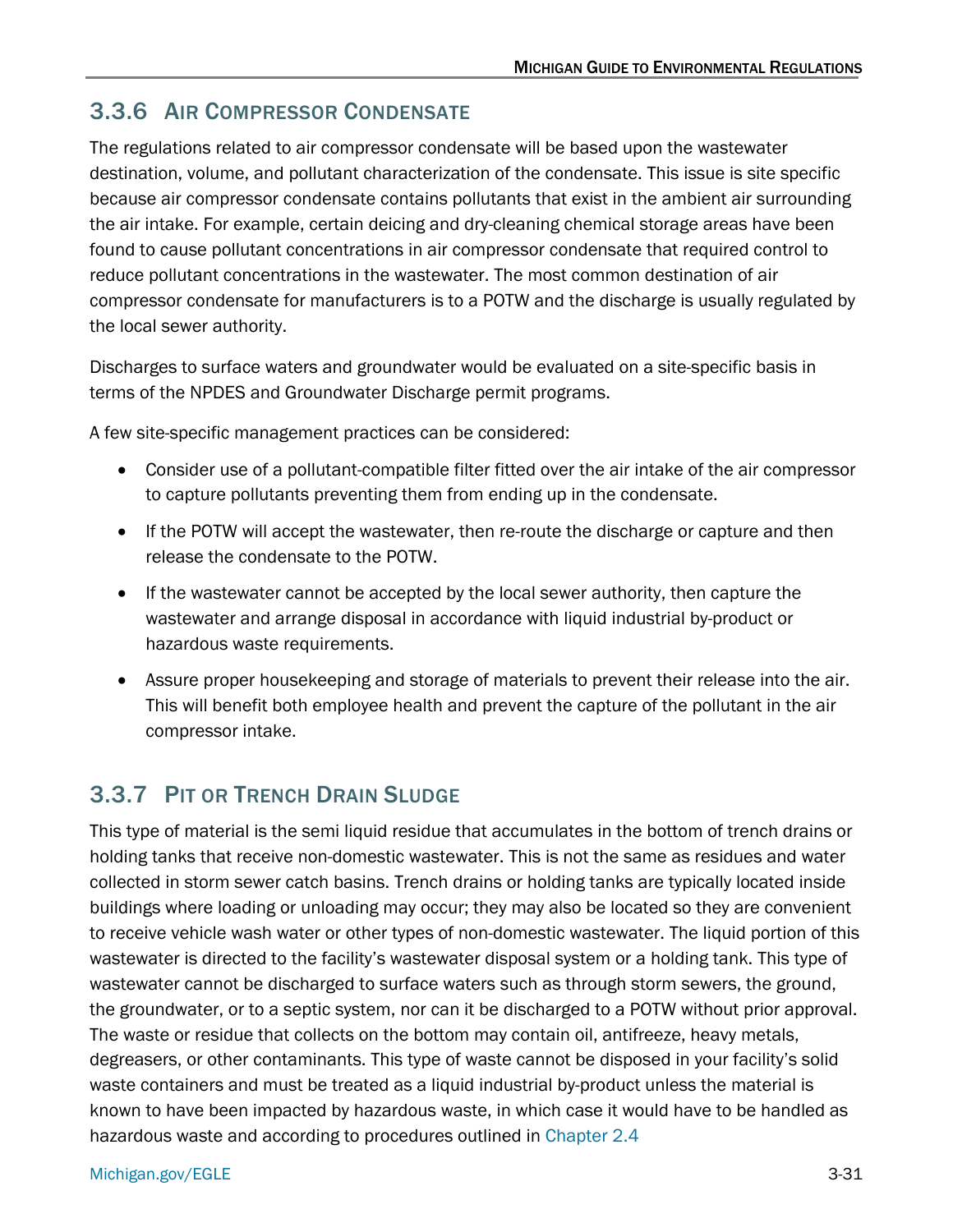#### CHAPTER 3: WASTEWATER

If the waste is not hazardous there are three options for handling the sludge, depending on its water content.

1. Check to see if your POTW will allow you to pump this liquid into the sanitary sewer system. You may be required to pretreat the liquid portion before disposal to a POTW. A common method of pretreatment is to pass the liquid through a grit chamber and an oil/water separator.

If your facility has either a grit chamber or an oil water separator you need to have an inspection and maintenance program in place to ensure that the chamber/separator continues to operate effectively. Check with your local POTW and the building/zoning authority for local requirements. The cleaning frequency is often based on the size of the separator and the volume and contents of the wastewater that flow through it. Your program should include:

- Regular inspections.
- Recycling or disposal of separated oil [\(see Chapter 2.4.9\)](https://www.michigan.gov/egle/-/media/Project/Websites/egle/Documents/Regulatory-Assistance/Guidebooks/MI-Guide-to-Environmental-Regulations/MI-Guide-Environmental-Regulations-Ch2-Waste.pdf#page=81).
- Sludge analysis to determine proper disposal options.
- Cleaning/removing sludge and refilling the chamber with water (to ensure proper oil water separation).
- 2. Drying the sludge on-site. If you choose this option, you must be able to dry the material in a container of some type. You cannot dry the material in a manner that any liquid can impact the ground, or if not authorized, the on-site sewer system. If you can dry the material in an appropriate manner, the dried sludge can then be disposed in facility solid waste containers, which are subsequently directed to a licensed landfill. There cannot be any free liquid left in the sludge. Discuss this option with your local EGLE District Office (see Appendix C). See [Chapter 2.2](https://www.michigan.gov/egle/-/media/Project/Websites/egle/Documents/Regulatory-Assistance/Guidebooks/MI-Guide-to-Environmental-Regulations/MI-Guide-Environmental-Regulations-Ch2-Waste.pdf#page=18) for more information on solid waste disposal.
- 3. Have the sludge pumped from the holding tank by a permitted and registered liquid waste transporter (see Chapter 3.2.2) for appropriate disposal at an approved facility. Under no circumstance should wastewater or pit sludge from trenches be directed into a facility's septic tank and/or tile field.

## <span id="page-31-0"></span>3.3.8 POWER WASHING

Regulations for power washing wastewater discharges depend on where the discharge goes. Options for this wastewater are described in the following.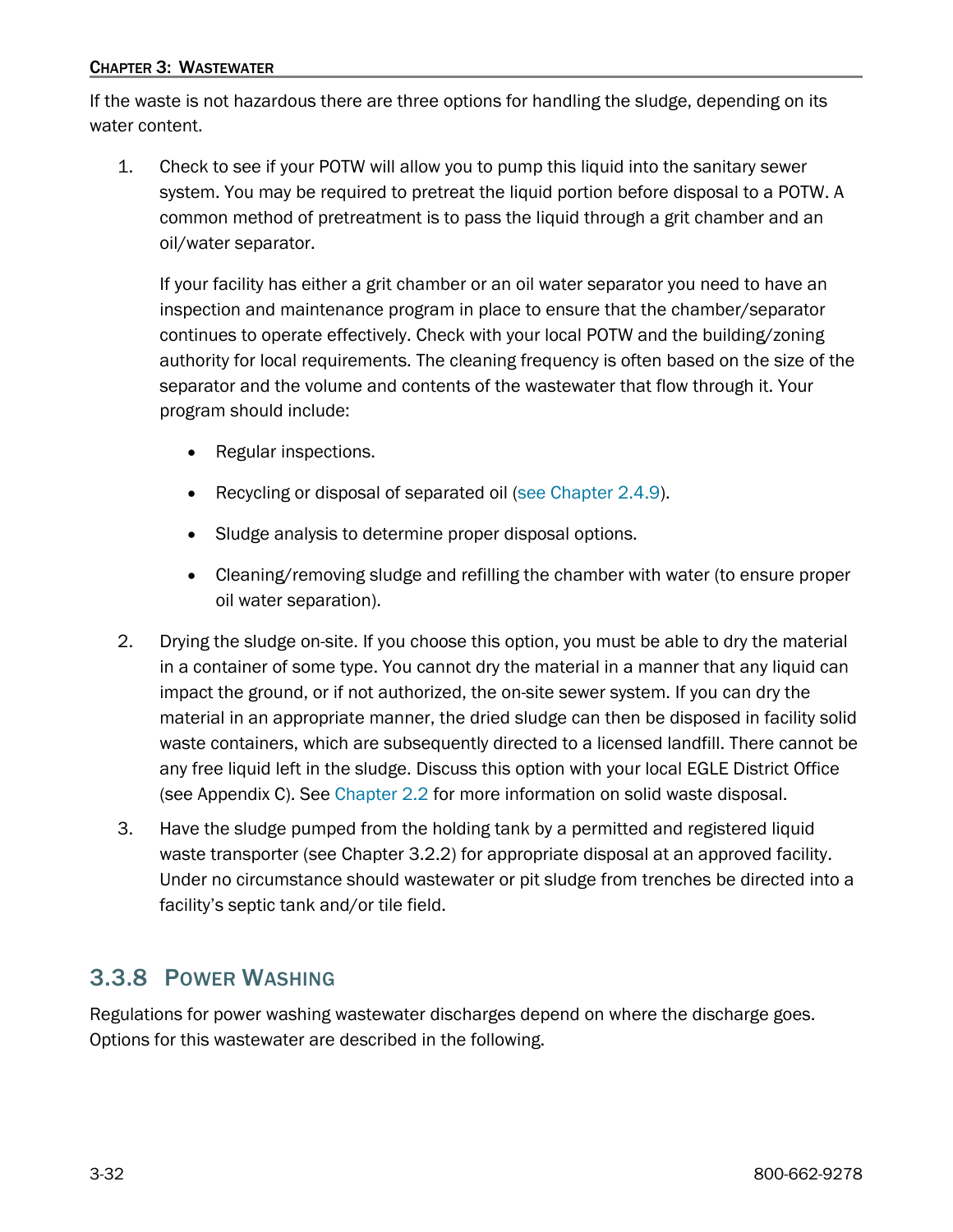# Power Washing Discharges to Ground (Groundwater Discharge Permit Program)

EGLE may authorize a discharge to the ground or groundwater from a power washing operation by an exemption, notification, or permit, depending on the type of discharge.

A groundwater discharge is exempt if the washing is done by a commercial operator or performed in an industrial setting to remove non-polluting substances from vehicles and surfaces, and only clean water with no additives is used for the cleaning. In this instance, discharges must go into the groundwater; they may not be directed to a storm drain or surface water.

If a commercial operator is using an additive for the cleaning, a notification permit is required under Rule 323.2211. In this case, a groundwater discharge permit application must be submitted. The application instructions can be accessed at

[Michigan.gov/GroundWaterDischarge](http://www.michigan.gov/GroundWaterDischarge) under "Permits and Fees." The applications are in MiWaters at [MiWaters.deq.state.mi.us](http://miwaters.deq.state.mi.us/).

Power washing operations that do not qualify for an exemption or authorization via notification may be able to obtain a site-specific exemption or a groundwater discharge permit. It will depend on the quality and quantity of the wastewater and discharge location. Interior washing of vehicles does not qualify for permit by notification process.

## Power Washing Discharges to Surface Water (NPDES)

The discharge of power washing wastewater directly to a creek, river or other water body, directly or through a storm sewer, or other conveyance, is illegal without first obtaining a NPDES permit [\(Chapter 3.2.3\)](#page-12-0) from EGLE. An NPDES permit would be necessary for each job site where there will be power washing discharge from vehicles or equipment. Applying for an NPDES permit for each site will likely not be a practical option for mobile power washing operations. However, if no detergents or other compounds are used and the discharge will only be from routine building wash-down or pavement washing an NPDES permit is generally not required assuming there have not been spills or leaks of toxic or hazardous materials that would contaminate the wash water. For anything other than routine building wash down (use of power washing to remove paint is not routine building wash down), you should discuss your options with an NPDES or Groundwater Discharge Permit program staff in the appropriate EGLE District Office (Appendix C).

### Power Wash Hazardous Waste Characterization

If you do not have authorization from EGLE to dispose of the wash water as discussed above, it will be necessary to determine if the wastewater or other wastes from power washing are hazardous waste before shipping it off-site. For example, if your company is power washing old paint off a building, paint chips need to be collected, evaluated, and disposed of properly. Paint chips cannot be left on the ground at the job site. Old paint stripped off commercial buildings may contain high enough concentrations of metals (such as lead, chromium, cadmium, and mercury)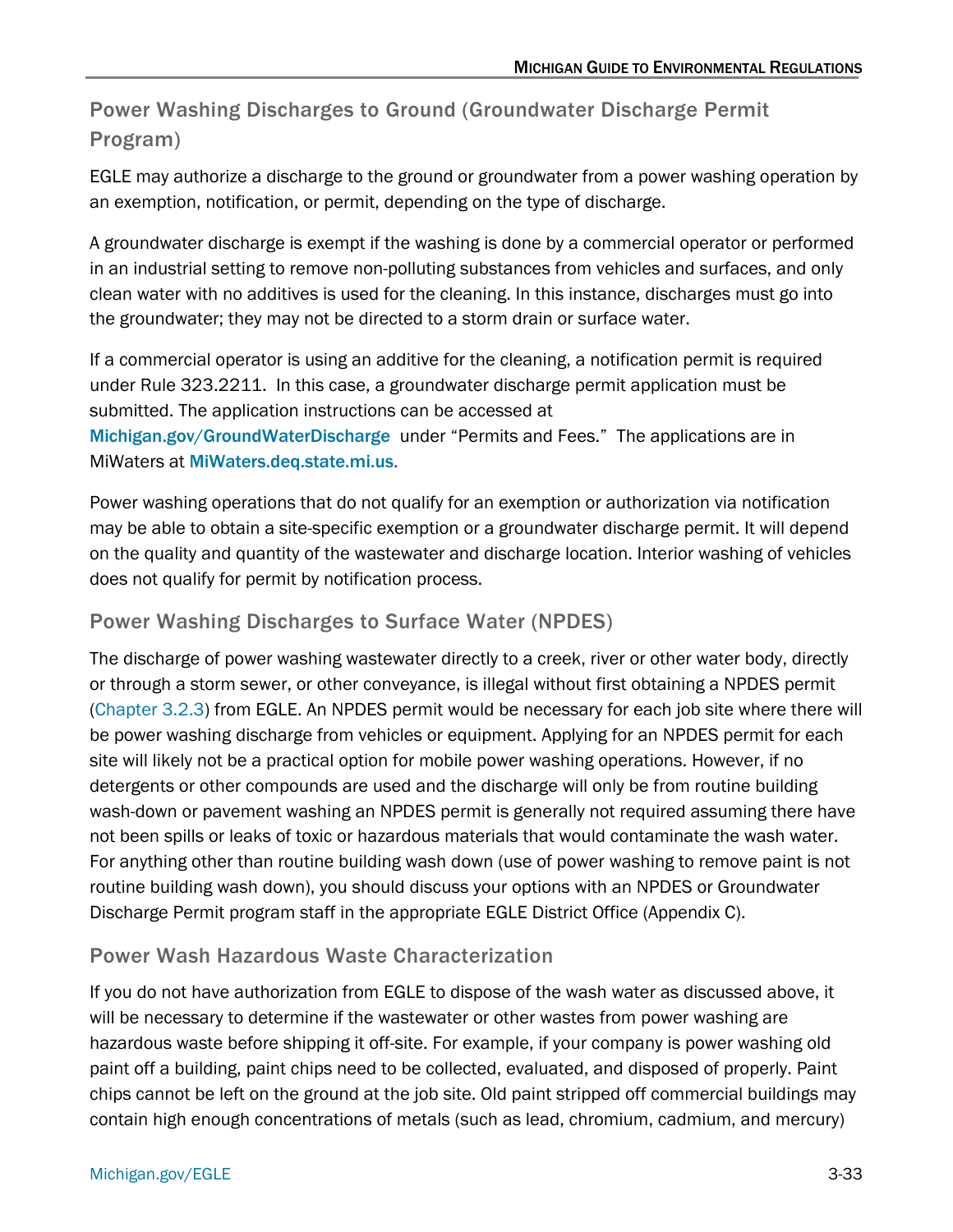to be regulated hazardous waste. Another example is the wastewater containing solvents as degreasing agents; such wastewater should be considered hazardous waste unless sampling proves otherwise.

There may be additional requirements at contaminated job sites. See Chapter 2.3 and 2.4 for more waste management information. Contact your local EGLE District Office, Hazardous Waste Program for questions about evaluating wastes and what requirements may apply.

 $\boldsymbol{O}$ For more information on power washing see the guidance document titled "*[Mobile Power](http://www.michigan.gov/documents/deq/deq-ead-tas-powrwash_320867_7.pdf)  [Washing](http://www.michigan.gov/documents/deq/deq-ead-tas-powrwash_320867_7.pdf)*." Search EGLE's publication center at [Michigan.gov/EGLEPublications.](https://www.michigan.gov/egle/outreach/publications)

# <span id="page-33-0"></span>3.3.9 TRANSFERRING PERMIT OWNERSHIP

Transferring ownership under the National Pollutant Discharge Elimination System (NPDES) and Groundwater Discharge permit programs requires the permittee to submit a request through the MiWaters system [\(Chapter 3.1.1\)](#page-7-0).

Groundwater discharge and NPDES permits both contain specific permit conditions related to transfer of ownership or control that are to be followed by the permittee prior to the transfer. The permits state the following:

"In the event of any change in control or ownership of facilities from which the authorized discharge emanates, the permittee shall submit to EGLE 30 days prior to the actual transfer of ownership or control a written agreement between the current permittee and the new permittee containing:

- 1. the legal name and address of the new owner.
- 2. a specific date for the effective transfer of permit responsibility, coverage and liability.
- 3. a certification of the continuity of or any changes in operations, wastewater discharge, or wastewater treatment.

If the new permittee is proposing changes in operations, wastewater discharge, or wastewater treatment, EGLE may propose modification of this permit in accordance with applicable laws and rules."

To notify EGLE of the ownership change, the current permittee must complete a form in the MiWaters database. The permittee can find the form by logging into MiWaters, clicking on All Sites, selecting the appropriate site, then click on 'Apps, Requests and Reports', choose Permit Change Forms. From this screen, the permittee can find the form by typing in "Transfer" into the Form Name filter. One form appears for groundwater permittees. Two forms appear for NPDES: one for industrial storm water certificate of coverage (COC) permittees and the other form is for all other NPDES permittees. The permittee will then click Begin Submission for the appropriate form, complete, and submit the form. The form requires that the permittee include the written agreement as described above.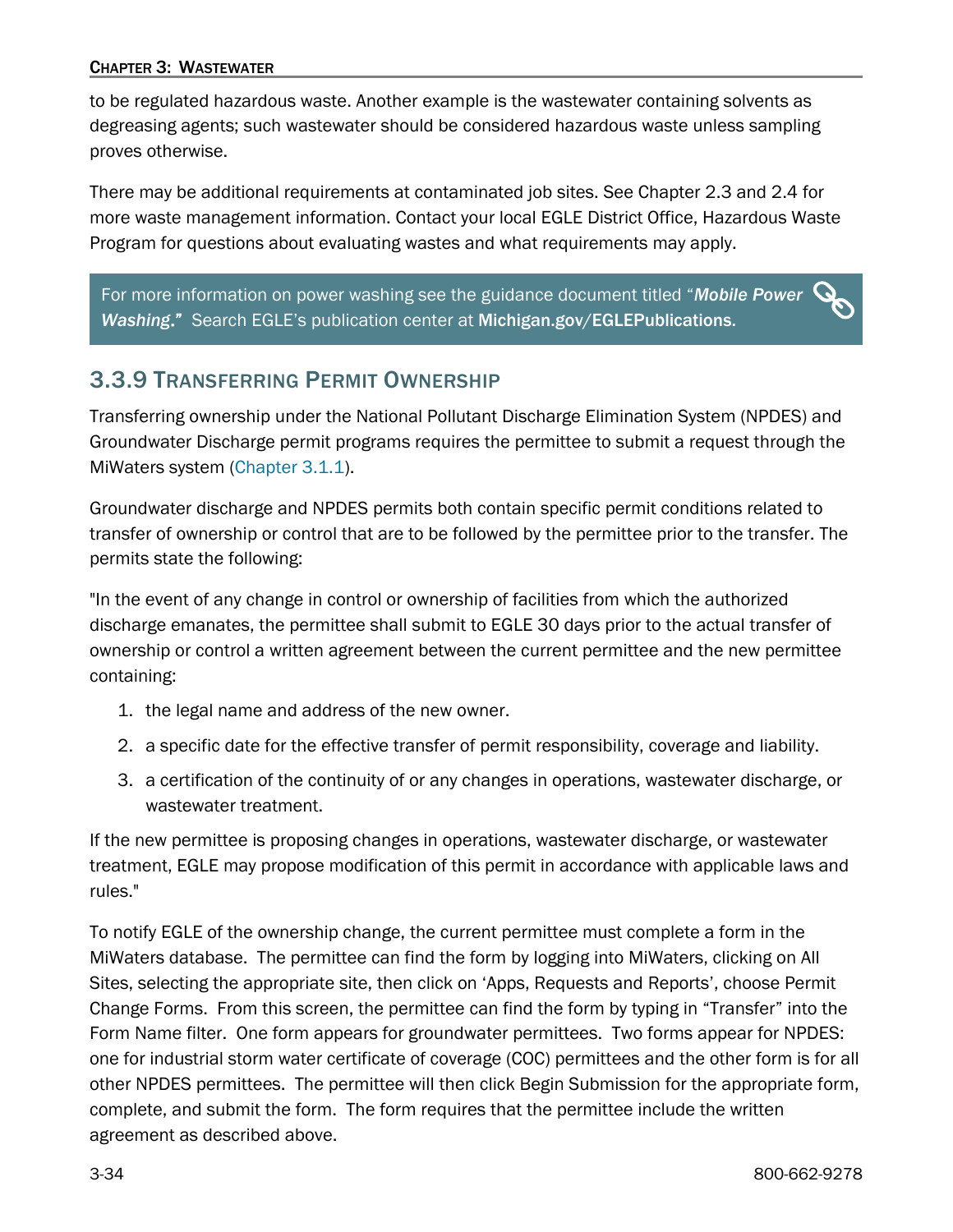The new permittee will use the MiWaters system to report facility or operational changes requiring a permit modification.

EGLE will not modify the permit documents until after the change in ownership has been completed. Change in ownership is a minor modification that does not require payment of a fee.

# <span id="page-34-0"></span>3.4 WASTEWATER TREATMENT OPERATOR TRAINING AND CERTIFICATIONS

Technical assistance, operator training and certification for POTW operators are offered by the Operator Certification Program of EGLE. Industrial/commercial wastewater certification exams are offered twice a year in February and August. Certification is offered in a variety of classifications each relating to a different process of wastewater treatment.

Operator certifications required under Permit-by-Rule and the Storm Water from Industrial Activities General Permit are offered at EGLE District Offices, usually on a regularly scheduled basis. Schedules for certification and recertification training classes are located at EGLE's Wastewater Operator Training Program: [Michigan.gov/WWCertification](https://www.michigan.gov/egle/about/organization/water-resources/op-cert-wastewater).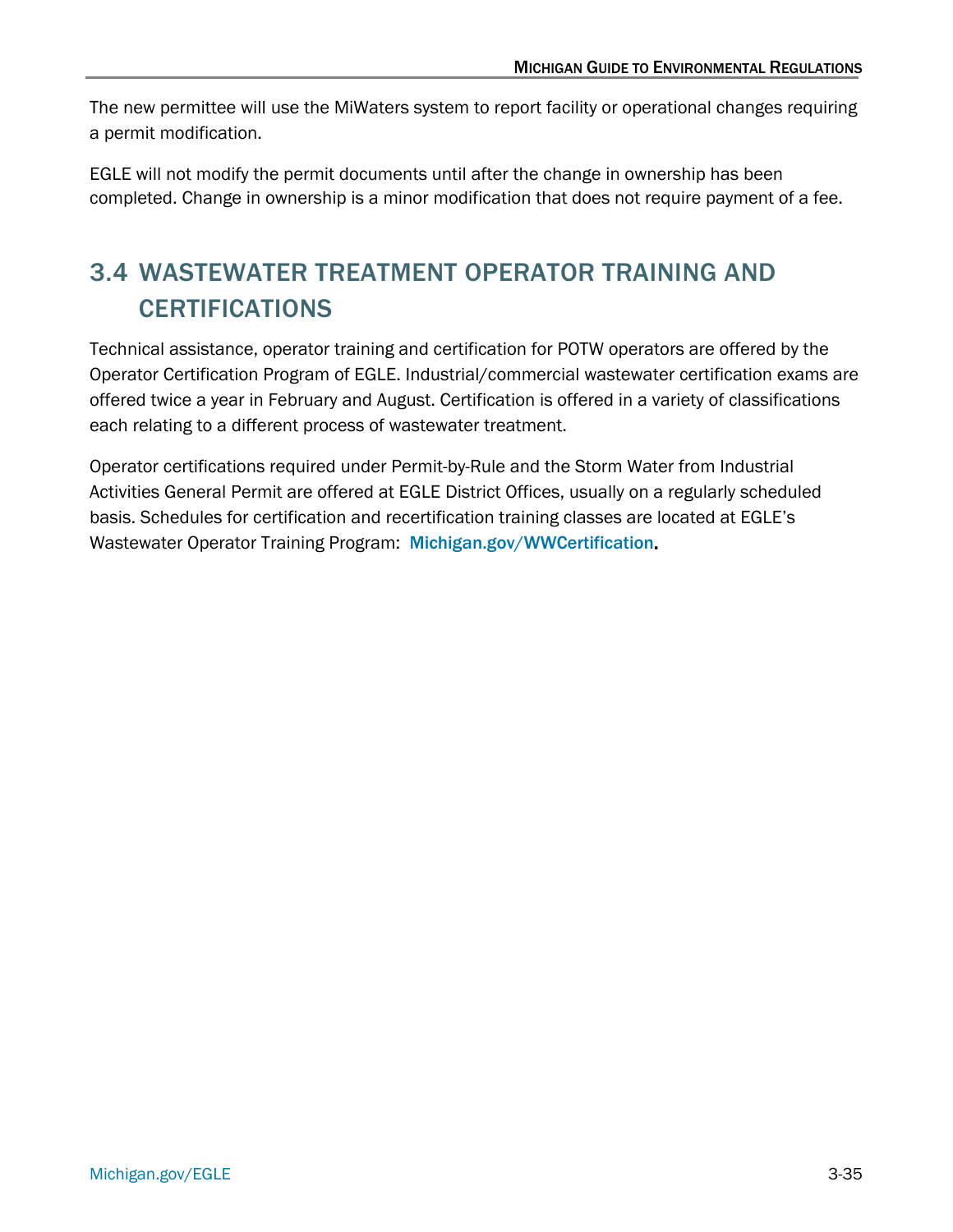# WHERE TO GO FOR HELP

Websites, program contacts, and publications/resources for common wastewater topics

#### Wastewater Discharge Permitting

EGLE NPDES Permit Section, Water Resources Division: [Michigan.gov/EGLEWater](http://www.michigan.gov/EGLEwater)

#### Industrial pretreatment (questions not answered by local POTW)

EGLE Industrial Pretreatment Program: 586-601-7985 | [Michigan.gov/IPP](http://www.michigan.gov/ipp)

#### Storm Water Discharge Permits

EGLE NPDES Storm Water Program: 517-284-5588 | [Michigan.gov/EGLEStormWater](http://www.michigan.gov/EGLEstormwater)

- [Guidebook of BMPs for Michigan Watershed Nonpoint Sources](https://www.michigan.gov/egle/about/organization/Water-Resources/nonpoint-source/BMP-manual-and-design-references)
- [Industrial Storm Water Operator Training Manual](https://www.michigan.gov/egle/-/media/Project/Websites/egle/Documents/Programs/WRD/Storm-Water-Industrial/training-manual.pdf)
- [Certified Storm Water Operator and SESC Inspector Training Manual](https://www.michigan.gov/egle/about/organization/water-resources/soil-erosion/inspector-training-manual)

#### Storm Water Program Compliance Assistance

The following compliance assistance documents and web links are intended to help facilities better understand the storm water program regulations.

- [U.S. EPA Industrial Storm Water Fact Sheet Series](https://www.epa.gov/npdes/industrial-stormwater-fact-sheet-series)
- [EGLE storm water permit info Total Maximum Daily Load \(TMDL\)](https://www.michigan.gov/egle/-/media/Project/Websites/egle/Documents/Programs/WRD/Storm-Water-Industrial/permit-info-tmdl.pdf)
- [EGLE storm water permit info spill reporting](https://www.michigan.gov/egle/-/media/Project/Websites/egle/Documents/Programs/WRD/Storm-Water-Industrial/permit-info-spill-reporting.pdf)
- [Pollution Prevention for Business](https://www.michigan.gov/egle/about/organization/materials-management/pollution-prevention)
- [Marina Operations Compliance Assistance](https://www.michigan.gov/documents/deq/wrd-stormwater-Marina-ComplianceAssistance_433498_7.pdf)
- [Compost Operations Compliance Assistance](https://www.michigan.gov/egle/-/media/Project/Websites/egle/Documents/Programs/WRD/Storm-Water-Industrial/compost-compliance-assistance-guidance.pdf)
- [Water Discharge Diagram for Yard Clippings Composting Facilities](https://www.michigan.gov/egle/-/media/Project/Websites/egle/Documents/Programs/WRD/Storm-Water-Industrial/composting-facilities-discharge-diagram.pdf)

#### Storm water pollution prevention plans (SWPPP) and surface water cleanup

EGLE Storm Water Program: 517-284-5588 | [Michigan.gov/EGLEStormWater](http://www.michigan.gov/deqstormwater)

- [SWPPP Template \(Word\);](https://www.michigan.gov/egle/-/media/Project/Websites/egle/Documents/Programs/WRD/Storm-Water-Industrial/swppp-template.doc) [SWPPP Template \(PDF\)](https://www.michigan.gov/egle/-/media/Project/Websites/egle/Documents/Programs/WRD/Storm-Water-Industrial/swppp-template-pdf.pdf)
- [SWPPP sample](https://www.michigan.gov/egle/-/media/Project/Websites/egle/Documents/Programs/WRD/Storm-Water-Industrial/swppp-example.pdf)
- [SWPPP Checklist \(Word\)](https://www.michigan.gov/egle/-/media/Project/Websites/egle/Documents/Programs/WRD/Storm-Water-Industrial/swppp-template.doc)